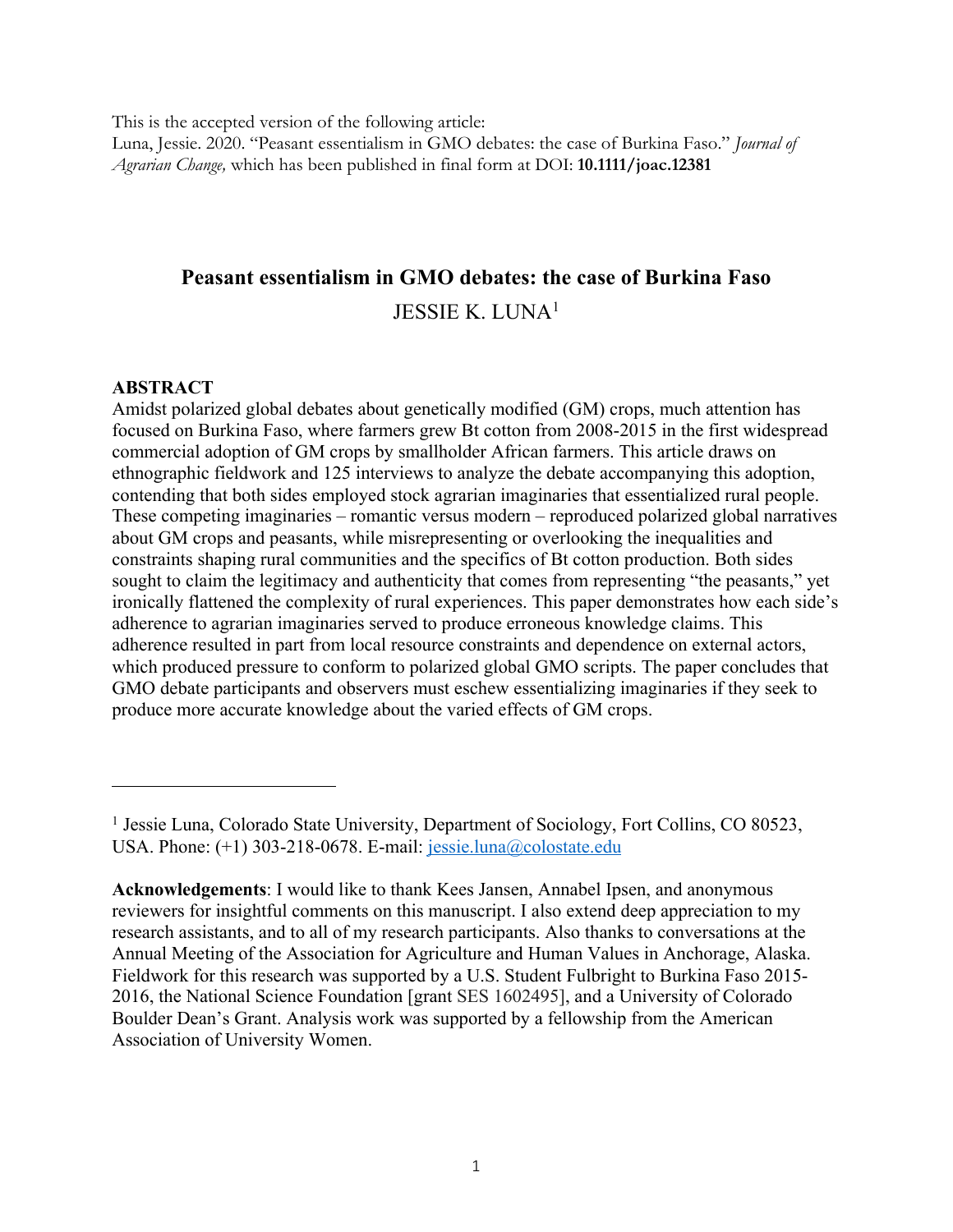**Key words**: agrarian imaginary; New Green Revolution; African agriculture; biotechnology; transnational activism; political ecology

# **INTRODUCTION**

Despite decades of debate over genetically modified organisms (GMOs), scientists and laypeople around the world remain divided over the risks and benefits of genetically modified (GM) crops in agriculture. As these debates have traveled to developing countries and been reframed in the language of "feeding the world" (Glover, 2010b; Paarlberg, 2008), polarized divisions have continued (Schurman & Munro, 2010; Stone, 2002). Certain cases, such as India, have been held up as critical test sites to ostensibly answer the question of whether GM crops are helpful or harmful for smallholder farmers in the Global South (Glover, 2010a; Scoones, 2008; Stone, 2012). As GMO debates have surged in Africa amidst clamors over the "New Green Revolution" in Africa (Moseley et al., 2017; Schnurr, 2019), attention first focused on South Africa, and then turned to the West African country of Burkina Faso (Dowd-Uribe & Schnurr, 2016).

Burkina Faso was the second African nation to commercialize GM crops with the  $introduction<sup>2</sup>$  of Bt cotton in 2008, but the first to do so with large numbers of smallholder farmers (Dowd-Uribe & Bingen, 2011). As such, Burkina Faso was widely viewed as a critical bellwether for the future of GM crops in Africa. Through collaboration with Monsanto and Burkinabè cotton institutions, insect-resistant Bt cotton<sup>3</sup> from the United States was backcrossed with long-fiber Burkinabè cotton varieties. Soon after commercialization in 2008, GMO advocates proclaimed Burkina Faso a success story, pointing to the 70% of cotton farmers who had adopted Bt cotton and claiming higher yields and pest protection (James, 2015; Pertry et al., 2016). Meanwhile, activists organized protests and crowds marched against Monsanto in the capital city Ouagadougou (Van Eeckhout, 2015). Then, to the surprise of most, in 2016 the Burkinabè cotton sector ended its contract with Monsanto, citing Bt cotton's shorter fiber (staple) length and lower ginning ratio (AICB, 2015; Dowd-Uribe & Schnurr, 2016). The Burkinabès explained that due to the shorter fiber, which is less desirable for textile manufacturers, they had lost 48 billion CFA francs (~US\$80 million) in cotton sales and lost their international reputation for long-fiber cotton (Bavier, 2017).

Given widespread debates over GM crops in other African nations (Harsh, 2014; Rock, 2019; Schnurr, 2013), it is worth carefully examining what happened in Burkina Faso. While others have examined institutional dimensions of the Bt cotton story (Dowd-Uribe, 2014a; Dowd-Uribe & Schnurr, 2016; Fok, 2016), this article examines how the debate over Bt cotton played out in Burkina Faso, examining the contrasting narratives of pro- and anti-GMO actors (both within and outside of Burkina Faso) in light of empirical findings from my fieldwork.

<sup>&</sup>lt;sup>2</sup> Bt cotton was first grown in Burkina Faso in field trials in 2003, and commercialized in 2008 with select farmers for seed production, and then on a wider basis in 2009 (Compaoré Sawadogo, 2018; Dowd-Uribe & Schnurr, 2016).

<sup>&</sup>lt;sup>3</sup> Monsanto's Bollgard II cotton produced the proteins Cry1Ac and Cry2Ab (from the soil bacterium *Bacillus thuringiensis*), which kill Lepidopteran larvae (common cotton pests) (Dowd-Uribe & Bingen, 2011).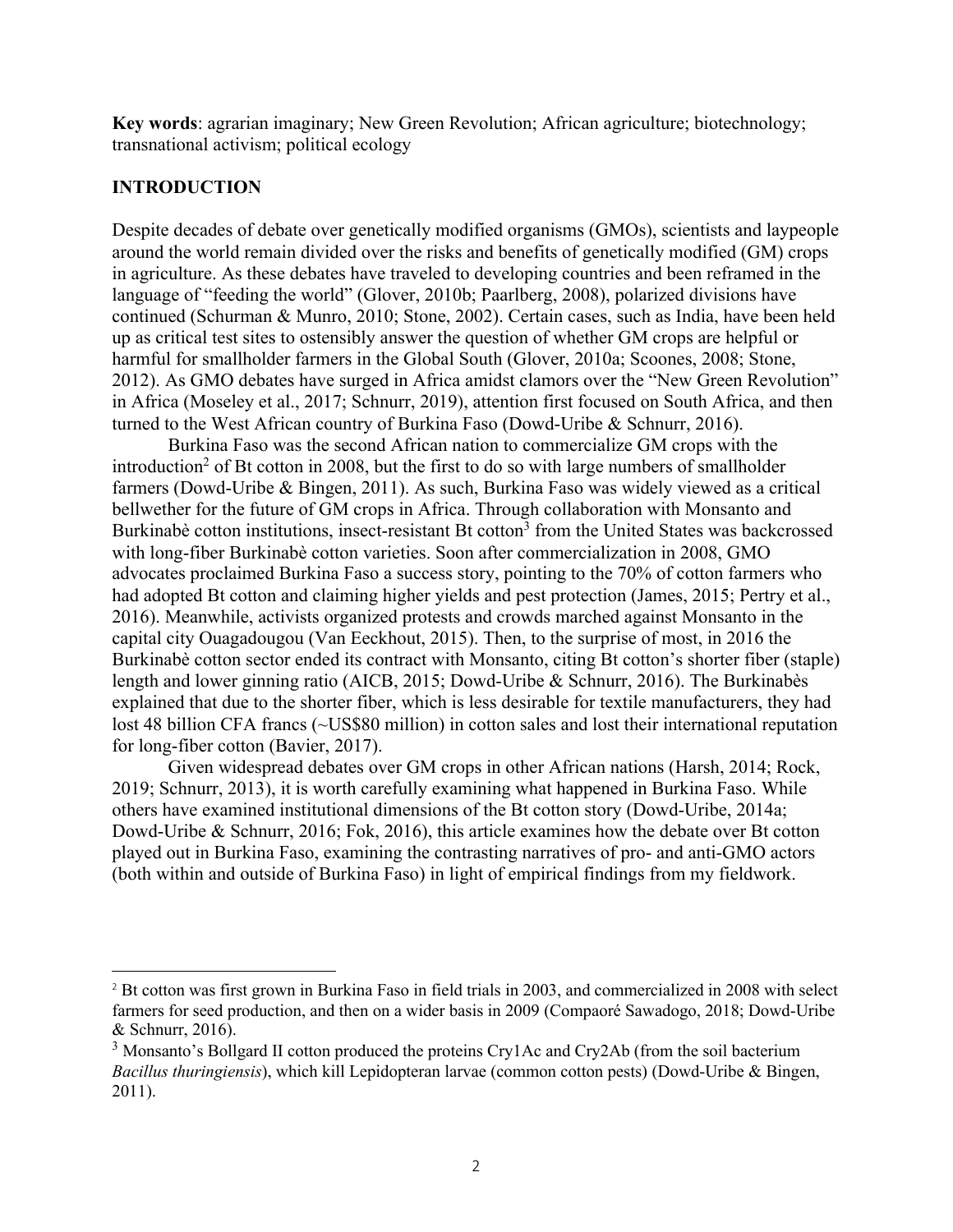Although pro- and anti-GMO groups are radically divergent in many ways,<sup>4</sup> like Stone  $(2002)$ , I demonstrate a surprising similarity in tactics between these two groups. Drawing on eight months of ethnographic data, 125 interviews, and content analysis of the debate, I contend that both promoters and critics of Bt cotton in Burkina Faso employed different, but nonetheless essentialist agrarian imaginaries that relied on one-dimensional portrayals of rural people (Bernstein, 2006; Brass, 2000; Guthman, 2004; Soper, 2019). On the one hand, GMO critics employed a "romantic agrarian imaginary," viewing farmers as traditional peasants who save their seeds and grow food in harmony with nature. Meanwhile, GM crop promoters utilized a "modernist agrarian imaginary," viewing farmers as backward peasants who are en route to becoming modern, rational professionals who follow prescribed technical itineraries. I argue that both imaginaries: 1) idealized a specific type of "peasant" while flattening out a complex, divided, and rapidly changing rural social world, and 2) operated as conceptual filters that produced empirically inaccurate narratives that failed to recognize the specifics of cotton production in Burkina Faso and the diversity of farmer experiences with Bt cotton.

While the critique of disembedded knowledge claims has been previously aimed at pro-GMO literature (Dowd-Uribe, 2014a; Glover, 2010a), my findings suggest that this tendency toward essentialism and disembedded narratives existed on both sides. These tendencies likely resulted from the divisiveness of the GMO debate, wherein debate participants were eager to claim the authenticity of representing the "peasants," yet unwilling to acknowledge nuance for fear of ceding ground. I also contend that for both Burkinabè activists *and* cotton sector employees, dependence on outside resources and donor support likely played a role in their embrace of essentialized narratives. Both sides may have (consciously or not) aligned themselves with global imaginaries as a way of attracting or maintaining resources. As polarized debates over GMOs continue across Africa, I suggest that debate participants and observers must demand and produce knowledge that is embedded in local contexts, that recognizes a diversity of rural positions, and acknowledges the ongoing and pre-existing processes of capitalist transformation already underway in African countrysides.

# **DEBATES OVER GM CROPS AND PEASANT ESSENTIALISM**

Regardless of geographical context, knowledge and public discourses about GM crops have been strongly shaped by polarized camps of anti-GMO and pro-GMO actors (Fitting, 2010; Kinchy, 2012; Schurman & Munro, 2010; Stone, 2002). In an early examination of this polarization, Stone (2002) examined how agribusiness interests play the Malthusian card: arguing that new technologies and increased production are the only way to solve hunger. Meanwhile, activists tend to argue that genetic modification will worsen hunger or disrupt traditional seed systems. Stone (2002, 2012) has suggested that both sides have been unwilling to consider evidence that contradicts their positions, and that both sides tend to create monolithic categories of genetic modification that lump together many different technologies as well as differences between public and privately funded technologies.

This paper revisits Stone's call to scrutinize the polarized and often manipulative positions in the GMO debates in part to "increase the empirical veracity of the global debate" (Stone, 2002, p. 616). In doing so, I do not address many important but related conversations

<sup>4</sup> These differences include considerations and evaluations of risk, attitudes toward capitalism and privatization, and broader visions of agrarian change (see Fitting, 2010; Kinchy, 2012; Schurman & Munro, 2010).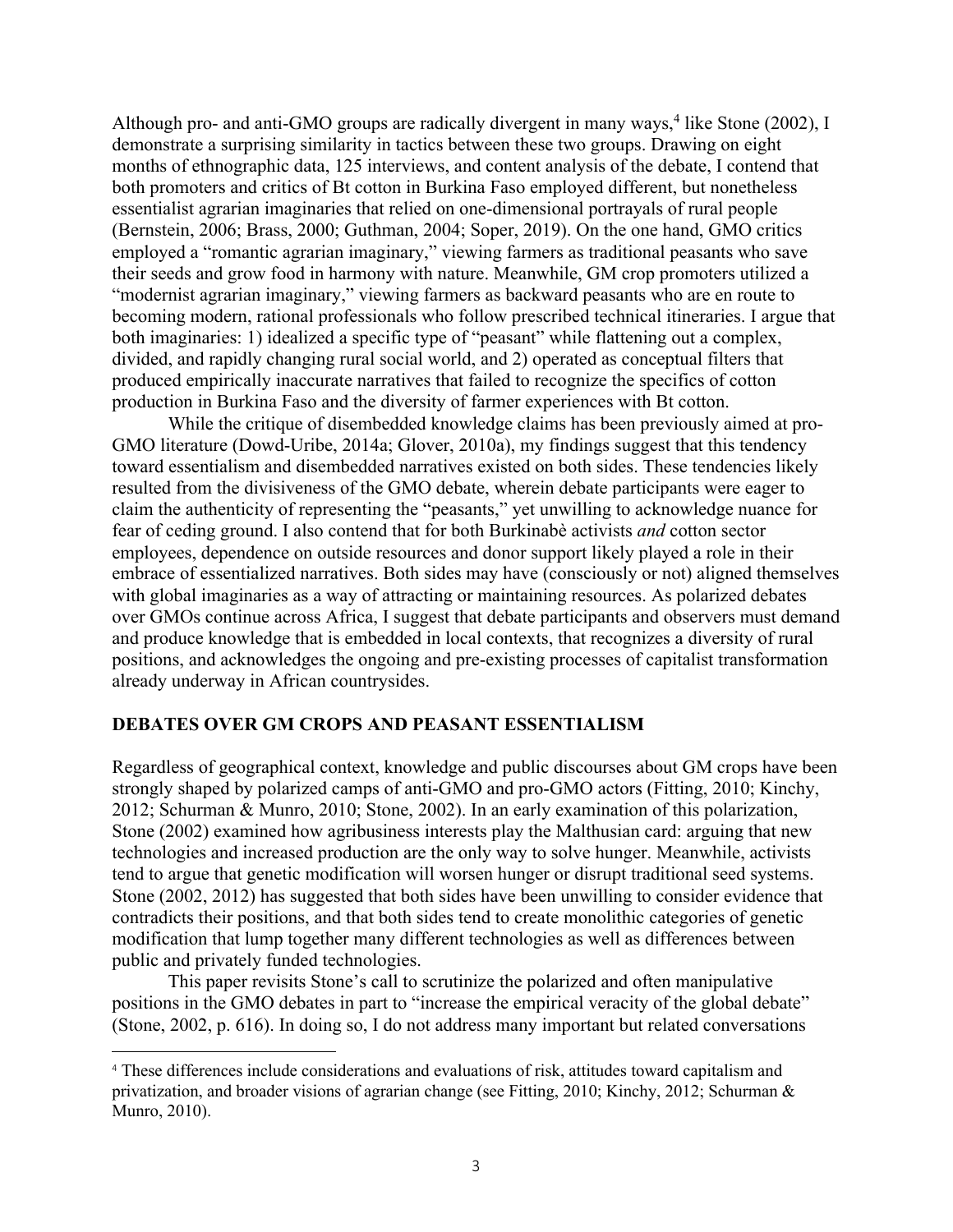about GM crops, including: the deep ideological divides and different interpretations of the stakes of GM crops or definitions of risk (Fitting, 2010; Kinchy, 2012; Schurman & Munro, 2010), questions about the relationships between industry funding/influence, biotechnology, and scientific research and knowledge (Glenna et al., 2011; Moore et al., 2011; Schurman, 2017), and broader conversations about GM crops as embedded in a capitalist food regime, including questions about intellectual property and seed enclosures (Kloppenburg, 2004, 2010; McAfee, 2003), or the structural causes of poverty and hunger (Jansen & Gupta, 2009; Moseley, 2017; Tripp, 2009).

Instead, this article considers how the polarization of the global GMO debate has itself produced particular effects, particularly regarding knowledge claims. My aim is not to dismiss the debate, as some promoters of "biotechnology for the poor" have done (as discussed by Jansen & Gupta, 2009). Instead, like Stone, I call attention to a surprising similarity in tactics between the ostensibly polar-opposite camps of anti-GMO activists and GM crop promoters. This similarity was also described in Fitting's (2010) study of GM maize in Mexico, where she found that both sides of the GMO debate tended to portray rural farmers as rooted in a traditional, unchanging agrarian culture. I build on Fitting's observation by drawing upon literature on agrarian imaginaries and peasant essentialism. I consider how these ideological frameworks have shaped claims made about GMOs in Burkina Faso, and by consequence, broader debates over GMOs in the Global South. This builds on previous scholarship examining how polarized GMO narratives are shaped by particular worldviews. Stone has argued that in India, the two sides of the debate rely on knowledge authentication systems that "are structured by their own social conventions for creating certain forms of knowledge while nullifying others" (2012, p. 63). Similarly, Böschen (2009) draws on the concept of epistemic cultures to consider differing interpretations of risk among GMO debate participants.

In this article, I take a new angle by examining how broader agrarian imaginaries shaped the GMO debate in Burkina Faso. The idea of the agrarian imaginary has been variously studied and labeled as agrarianism (Dalecki & Coughenour, 1992), the agrarian imaginary (Guthman, 2004), the agrarian ideal (Mariola, 2005), the agrarian myth (Brass, 2000), or the third world agrarian imaginary (Besky, 2013). These concepts, though varied, generally refer to romantic, moralizing, or idealized portrayals of rural culture, peasants, and farming in numerous geographic and temporal contexts. These imaginaries tend to flatten out or overlook rural conflict, diversity, and change.

A closely related literature has criticized tendencies of peasant essentialism in various versions of peasant populism, food sovereignty, or post-development scholarship (Agarwal, 2014; Bernstein, 2014; Brass, 2000; Li, 2015; Nanda, 2001; Soper, 2019). As Bernstein concisely argued, "nothing is gained, and much obscured… by characterizing contemporary small farmers as 'peasants'" (2011, p. 454). Criticisms of peasant essentialism have come from numerous angles, including Marxist critiques that peasant essentialism overlooks class factions (Brass 2000) or the divide between farm owners and farmworkers (Besky, 2013; Guthman, 2004), and feminist critiques that gender divides are ignored (Agarwal, 2014; Razavi, 2009). Others have pointed out the pitfalls of presuming farmers' desires or motivations (Agarwal, 2014; Nanda, 2001). In essence, peasant essentialism overlooks or flattens conflicts and differences along multiple intersecting lines such as gender, class, occupation, local politics, land ownership, age, race, ethnicity, or education (Luna, 2019; Mollett, 2017).

Agrarian imaginaries usually employ elements of peasant essentialism, as particular projections of an agrarian world rely upon pre-conceived notions of the peasantry that lives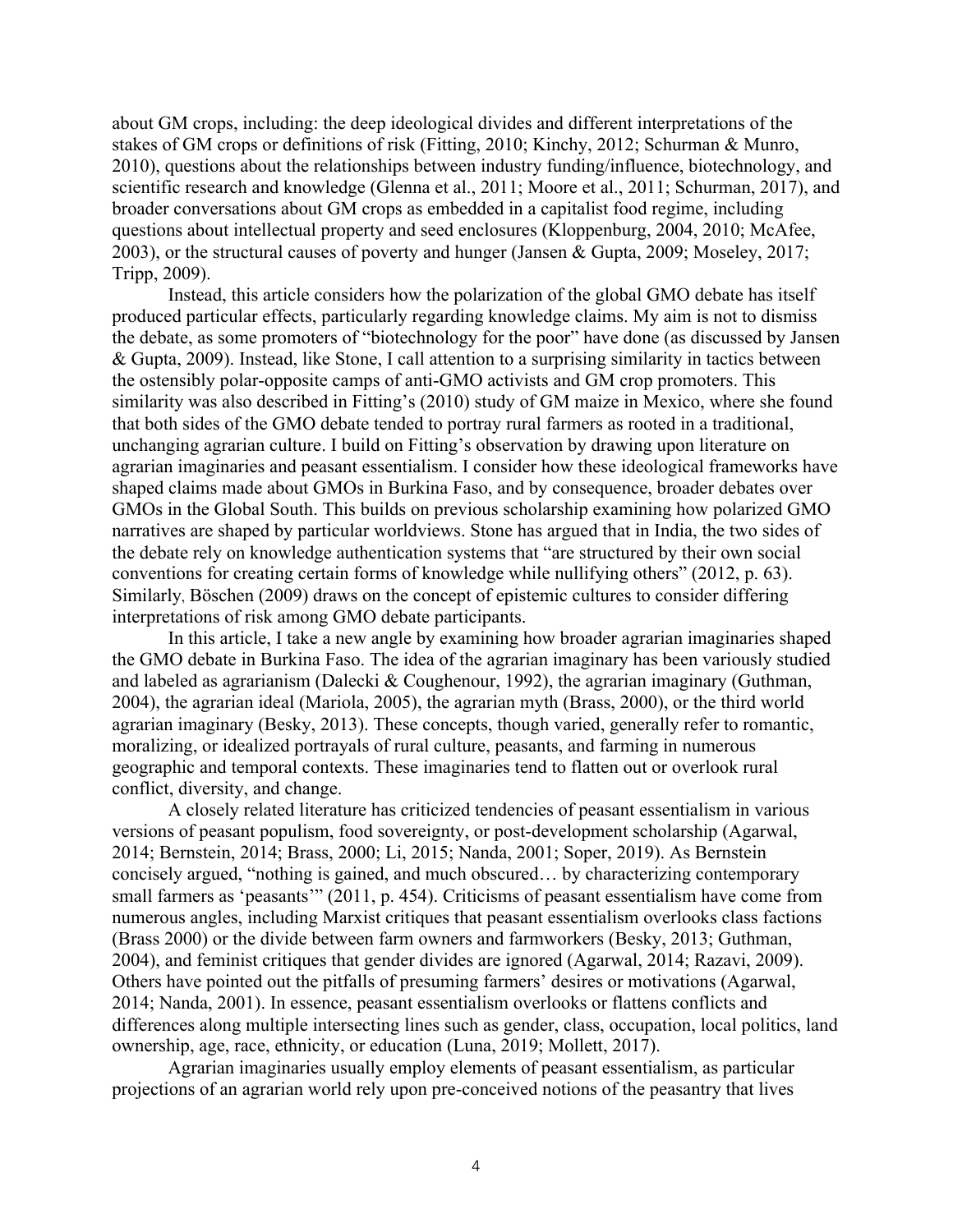there. There are two key variants of the agrarian imaginary, both of which are relevant for my analysis. First, the romantic agrarian myth has been visible in iterations of U.S.-based agrarianism and many contemporary food sovereignty and organic food movements (Guthman, 2004; Jansen, 2015). In the romantic imaginary, peasants are portrayed as closer to nature, as inherently nurturing of the earth, as rooted in tradition, as small-scale, as focused on subsistence rather than motivated by profit, and as hostile to foreign interventions and technology (Besky, 2013; Brass, 2000; Fitting, 2010; Guthman, 2004).

A second agrarian imaginary that emerged in the  $20<sup>th</sup>$  century is what Fitzgerald (2003) calls the industrial ideal: the modernist ideal of modeling farms and farmers after the rational and utility-maximizing logic of factories. Agricultural change in the United States over the  $20<sup>th</sup>$ century was founded on this ideal – the "get big or get out" push for mechanization, specialization, increased scale, uniformity, and an "obsessive preoccupation with yield increases" (Kloppenburg, 2004, p. 6). This ideal was then exported via the Green Revolution and the likes of Norman Borlaug. These same logics continue to characterize the contemporary push for a "New" Green Revolution in Africa (Moseley et al., 2017; Patel, 2013). The modernist ideal has long competed with the romantic ideal, as evidenced in the debate between James Scott and Samuel Popkin over whether rural small-holder farmers operate according to a moral economy or as rational actors (Wilk, 1996), or longstanding debates in the U.S. between conventional and alternative agricultural paradigms (Beus & Dunlap, 1990).

Despite major differences, the modernist and romantic imaginaries both employ a similar trope of rural peasants outside of capitalism. Both imaginaries tend to view small-scale farmers as "a residual of a pre-capitalist past" (Bernstein, 2006, p. 402; Fitting, 2010). The difference is that modernists view these traditional peasants as obstacles to be removed or transformed, whereas the romantics view them as heroic yeomans to be preserved. Viewing small-scale farmers as pre-capitalist peasants, however, contradicts extensive evidence that small-scale farmers in most parts of the world have long been implicated in capitalist relations (albeit with extensive diversity and debate as to how they articulate, resist, or survive within or alongside these systems) (Akram-Lodhi & Kay, 2009). In sum, both imaginaries overlook the complexities of how rural people – including in Africa – have been extensively intertwined with processes of capitalist change for quite some time (Berry, 1993; Oya, 2007, 2012; Piot, 1999).

Both the modernist and romantic agrarian imaginaries have been promoted by transnational networks of actors – whether activists promoting the romantic ideal (Borras et al., 2008; Keck & Sikkink, 1998) or agribusinesses promoting the modernist ideal (Downey, 2015; Schurman & Munro, 2010). However, when applied with insufficient attention to local context, these imaginaries can result in inaccurate knowledge claims. Literature promoting GM crops has been duly criticized for depending "upon an analysis that disembeds the technology from the technical, social and institutional contexts in which it is applied" (Glover, 2010a, p. 955; also Stone, 2011; Tripp, 2009; Schnurr, 2012, 2019; Dowd-Uribe, 2017; Flachs, 2019). This article considers how *both* activists and promoters relied on disembedded agrarian imaginaries and scripts about GM crops while paying insufficient attention to local context. This, I argue, may result from dependence on international donors (who espouse those imaginaries), yet jeopardizes the production of accurate and textured knowledge about GM crop outcomes. Furthermore, essentialist arguments are used to make claims for and about farmers' lives, yet in ways that obscure the diverse struggles farmers face.

#### **CASE AND METHODS**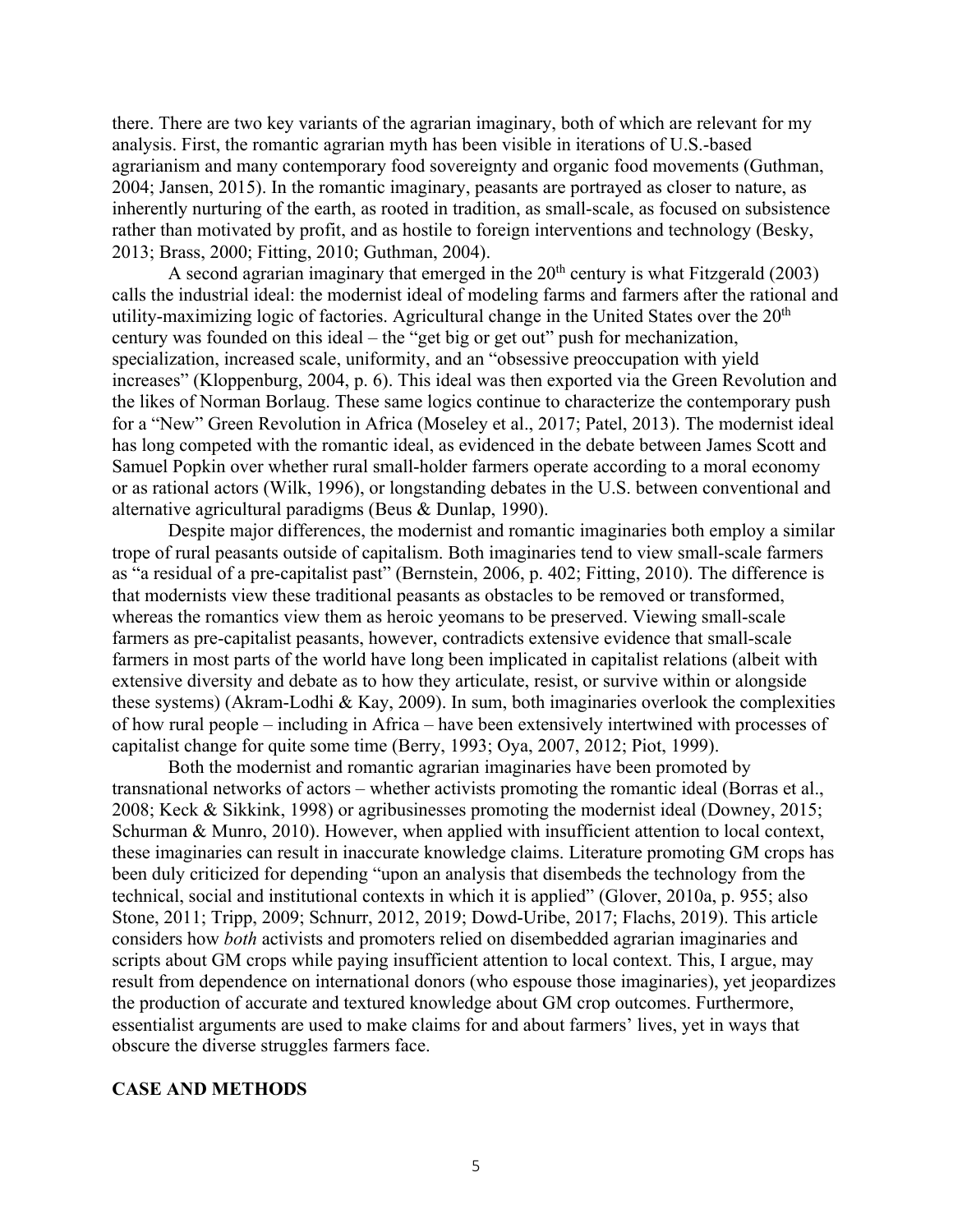Bt cotton was introduced in Burkina Faso ostensibly as a solution to pesticide-resistant cotton pests (Dowd-Uribe, 2014a), and to increase yields. Similar to India (Stone, 2011), Bt cotton thus responded to systemic problems created by the extended monocropping of a pest-vulnerable crop. Yet cotton is the leading agricultural export crop in Burkina Faso, and creates substantial and much-needed export income for the state (Gray, 2008). Despite World Bank-led efforts to liberalize the cotton sector in the 2000s, the sector remains monopsonistic, with the parastatal company SOFITEX controlling the southwestern region, where 80% of Burkina Faso's cotton is produced (Dowd-Uribe, 2014b). SOFITEX provides farmer groups with credit for inputs and collects harvested cotton. This vertical integration, which ensures that debts are repaid, was attractive to Monsanto as it sought to expand into African markets (Dowd-Uribe & Schnurr, 2016). It also creates a highly unequal relationship between farmers and the cotton company. Despite optimistic claims of farmer empowerment through a farmers' union (*L'Union Nationale des Producteurs de Coton du Burkina Faso* – the UNPCB), recent scholarship indicates that the union has been largely co-opted by larger, wealthier farmers (Dowd-Uribe, 2014b; Gray et al., 2018). This reflects deepening socio-economic differentiation in Burkina Faso, where farmers are splitting into noticeably different categories with highly unequal access to resources and political power (Gray & Dowd-Uribe, 2013; Luna, 2019).

This paper draws on eight months of ethnographic fieldwork conducted in Burkina Faso in 2016. In early 2016, Monsanto and the Burkinabè cotton organizations negotiated the fate of Bt cotton, and I conducted interviews throughout this time period with actors on all sides. I conducted 125 open-ended interviews: with government officials and research scientists (7), cotton company (SOFITEX) employees at all levels (15), agribusiness employees, including Monsanto (5), non-governmental actors and activists (10), and male and female farmers of varying wealth and other attributes (80 total, including Bt, conventional, and organic<sup>5</sup> farmers). Interviews and fieldwork were conducted in Dioula and French, both languages I spoke fluently before fieldwork began. Two Burkinabè Master's degree students assisted me during portions of my research.

In addition to interviews, I conducted participant observation in multiple sites. To observe GM crop "promoters," I spent time with mainstream cotton sector actors. I attended a West African cotton conference and spent one month doing participant observation with SOFITEX in the Houndé region, where I followed along in daily work and meetings with farmers. To observe activists, I attended anti-GMO events, including a multi-day "caravan" passing through West Africa, and a multi-day anti-GMO event in Ouagadougou that featured many international anti-GMO activists. I met many activists and interviewed some of them separately, and also conducted interviews with people working for related organizations, including FENOP (*Fédération Nationale des Organisations Paysannes*), INADES (*Institut Africain pour le Développement Economique et Social*), Terre à Vie, and SYNTAP (*Syndicat National des Travailleurs de l'Agro-Pastoral*). I also tracked newspaper and online coverage related to GMO debates in 2016. In this article, I leave interviewees' specific positions somewhat vague to protect anonymity.

Finally, I lived in a rural community where there had been notable anti-GMO activism as well as Bt adoption: the neighboring towns of Kongolekan and Dougoumato in the Houndé

<sup>&</sup>lt;sup>5</sup> Organic cotton is roughly 1% of total cotton production, and is often farmed by women (compared to the male-dominated cotton sector as a whole) on very small plots of land, in regions with limited conventional cotton.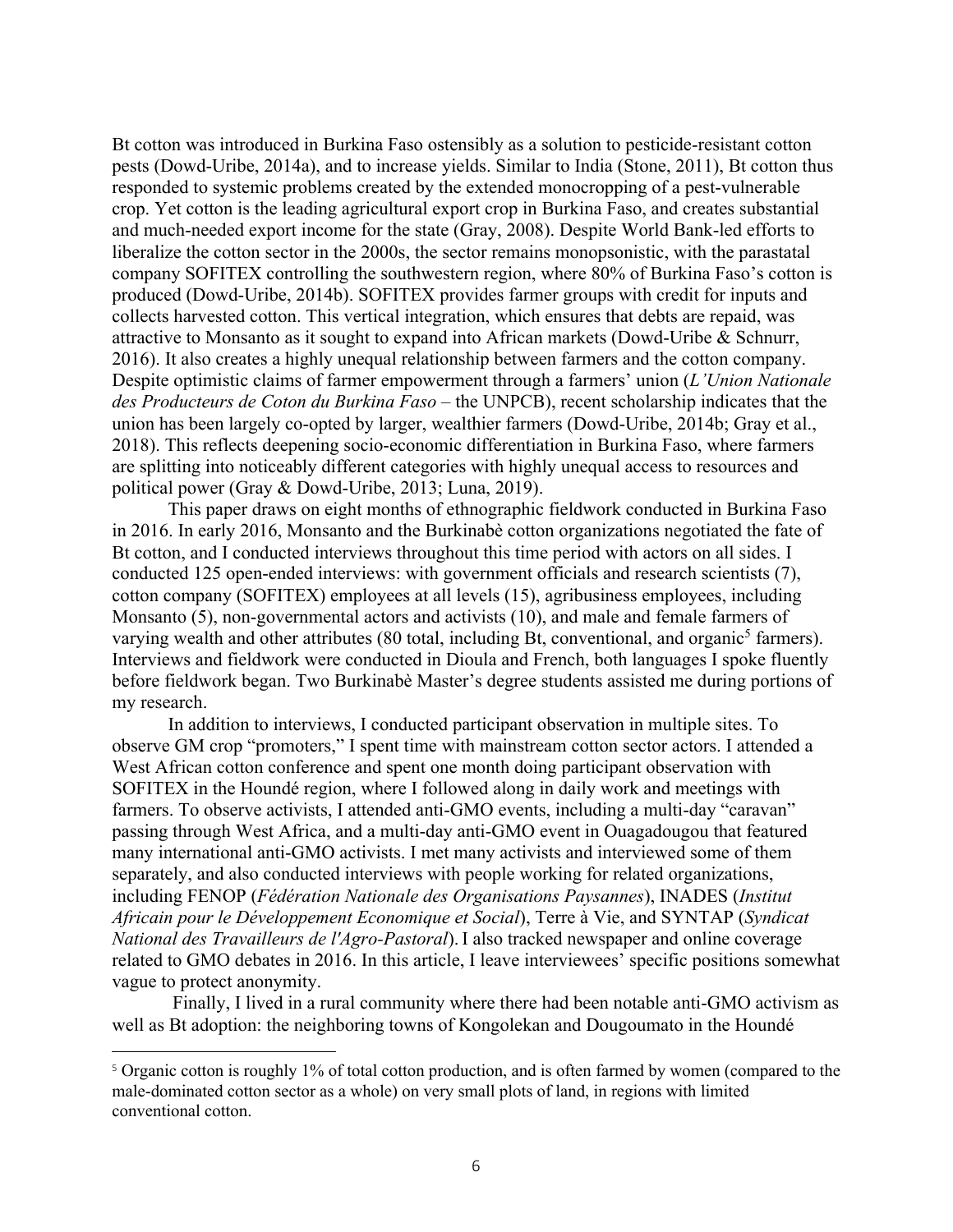region (roughly 4,000 combined residents, mostly Bwa ethnicity). I found the site through a group of activist farmers I met repeatedly at anti-GMO events. They graciously invited me to conduct five months of fieldwork in their community. After carefully introducing my work to the community with the help of my research assistant (emphasizing my interest in the varied experiences of *cotton farmers*, and *not* as an anti-GMO activist), I was able to conduct extended participant observation with large numbers of cotton farmers with a diverse range of farm attributes and attitudes toward Bt cotton. My fluency in Dioula enabled me to participate in many social and community events and pass long afternoons and evenings chatting with small groups of people. Given that this community was the site of some of the most pronounced anti-GMO activism in Burkina Faso (yet also featured large numbers of pro-GMO farmers and many farmers with mixed views), my findings from this fieldwork form the backbone of many of my analyses in this paper.

# **Making and critiquing knowledge claims**

In examining the production of essentializing peasant imaginaries, I risk producing my own essentialism: portraying all activists or all GM crop promoters in singular ways. This is a critical caution framing my analysis. Importantly, not all anti-GMO activists or GMO promoters (discussed below) subscribed to the imaginaries I describe. There were people on both sides that recognized complexities, and many people "in between" who tried to avoid essentialized narratives. Nonetheless, with this awareness in mind, this paper focuses on the essentialized agrarian imaginaries because they were widespread and influential in shaping the construction of knowledge around GM crops in Burkina Faso.

Second, this article must navigate the epistemological waters of any discourse analysis, a task further complicated by the "post-truth" moment (Neimark et al., 2019). I frame my analysis within political ecology, which has long examined interlinkages between knowledge production and political-economic relations (i.e. Bryant, 1998; Forsyth, 2013) and between global-and locallevel processes, often pointing out disjunctures between "international rhetoric versus local realities" (Gray, 2008; also see Adger et al., 2001; Leach & Mearns, 1996). However, political ecologists engaged in these analyses must tread carefully. On one hand, they risk relativizing all knowledge claims; on the other hand, these kinds of analysis can implicitly assert a special claim to truth that cuts through the false narratives of others (Forsyth & Walker, 2008; Hannigan, 1995; Potts, 2000). I attempt to thread this needle, recognizing that all truth claims are situated, yet some claims are backed by much better evidence than others. I draw on my empirical fieldwork (and broader literature) to argue that certain claims made by actors in the Burkina Faso Bt debate were either false or incomplete. Beyond noting these empirical inaccuracies, however, my primary aim is to critically examine *why* these claims were produced, showing how they were significantly shaped by adherence to essentialist imaginaries. Later in the paper, I interrogate the political-economic drivers and consequences of these claims.

# **ANTI-GMO ACTIVISTS AND THE ROMANTIC IMAGINARY**

In this section, I examine how many anti-GMO activists working in and reporting on Burkina Faso employed a romantic agrarian imaginary, wherein peasants were portrayed as fighting against outside corporate intervention and as desiring food sovereignty, local seed provisioning, and agro-ecological farming systems. These narratives reflect the standard scripts of transnational anti-GMO activism. In Burkina Faso, the romantic ideal was promoted by some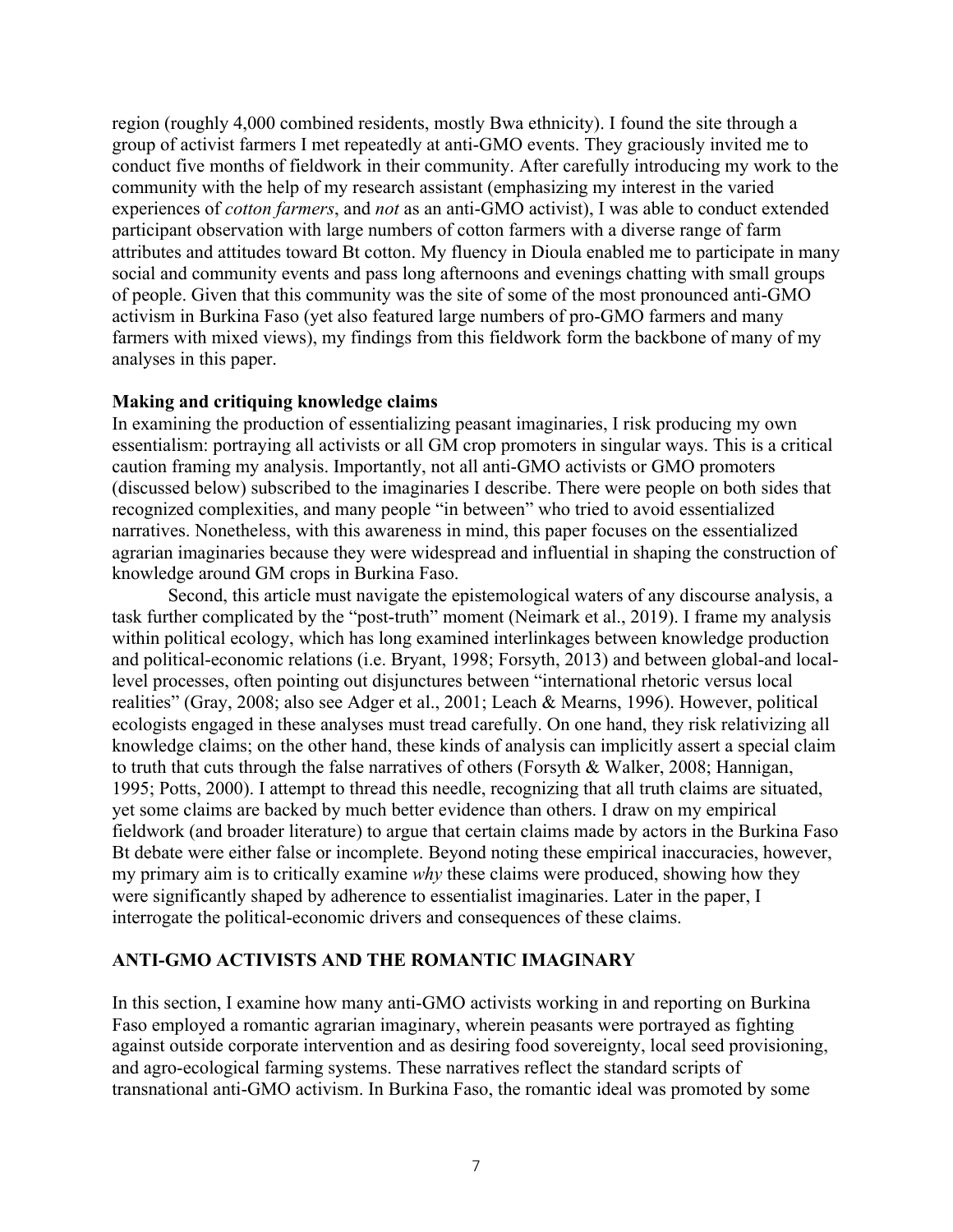members of locally based anti-GMO groups, but also quite often by international NGOs and journalists working in and reporting on events in Burkina Faso. I examine how activists deployed the romantic imaginary, and how it shaped their interpretation and portrayals of Bt cotton.

#### **Peasants kicking out Monsanto**

A prominent theme in activism and news coverage of events within Burkina Faso was the idea that peasants were rising up to fight against Monsanto, the evil multinational corporation, in a "battle against Goliath" (Slow Food, 2018). This narrative became particularly loud in March 2016, when the Burkinabè cotton sector ended their contract with Monsanto. One activist organization in Burkina Faso had the slogan "Only the fight of the Burkinabè people can push out Monsanto" on their website home page. At an anti-GMO event in Ouagadougou, a video was projected with a message from the renowned French activist José Bové: "Since 2008 in Burkina Faso, Monsanto imposed its GMO cotton. *Many Burkinabè peasants, many citizens mobilized* against this GMO cotton, and they were right. Today, ten years later, it is a complete failure *… The cotton producers have decided,* and they're getting out of GMOs" (translated from French by author; emphasis added). Bové describes peasants mobilizing and deciding they did not want GMOs. Some news coverage made similar claims. For example, the website "DownToEarth" ran an article titled: "Africa's big little anti-GM revolution: Burkina Faso's farmers have thrown out Monsanto's Bt cotton and returned to conventional seeds, with a little help from India" (Jishnu, 2017).

However, this message was factually inaccurate. Based on extensive interviews from 2016, the Burkinabè decision to not renew a contract with Monsanto was based entirely on Bt cotton's lower profitability for the cotton companies because of the shorter fiber length and less desirable ginning ratio (also see Bavier, 2017; Dowd-Uribe & Schnurr, 2016; Fok, 2016; L'Economiste du Faso, 2016; Sanou et al., 2018). Concerns about these quality issues had been present for years (although not made public), and the Burkinabè parties had even obtained some financial compensation from Monsanto for the 2009/2010 and 2010/2011 cotton seasons (AICB, 2015). However, negotiations broke down when Monsanto failed to fix the issue, and Burkinabè cotton sector leaders opted to end Bt cotton production in order to salvage their plummeting cotton sales.

In contrast to the narrative of peasants kicking out Monsanto, cotton farmers themselves did not make this decision, and it seems hard to find evidence that anti-GMO activism played any role in Monsanto's exit. While some activists and journalistic coverage did refer to these fiber quality issues, the point here is that peasant activism was not the cause of Monsanto's exit. When activists made this claim it actually reinforced their dismissal by GMO proponents. Many cotton sector employees derided anti-GMO activists for making claims about peasants kicking out Monsanto. In one interview, a cotton sector employee commented on a public debate with a prominent activist, saying: "(He) had no idea what he was talking about. Nearly everything he said was false. And it was as if he did not want to learn – he did not want to hear what we had to say." Cotton sector employees and GM crop advocates used these disjunctures as evidence that activists were uninformed and to dismiss their concerns. This has been a recurrent tactic of GM crop proponents, who seize on false claims to call critics "anti-science zealots" (Borlaug, 2000).

A second concern about this message is that the size of the anti-GMO movement in Burkina Faso was exaggerated. While the true size of the movement is hard to substantiate, it appears that a relatively small core of people were engaged in active resistance to Bt cotton. I witnessed small numbers of farmers at anti-GMO events, in the range of a few dozen (though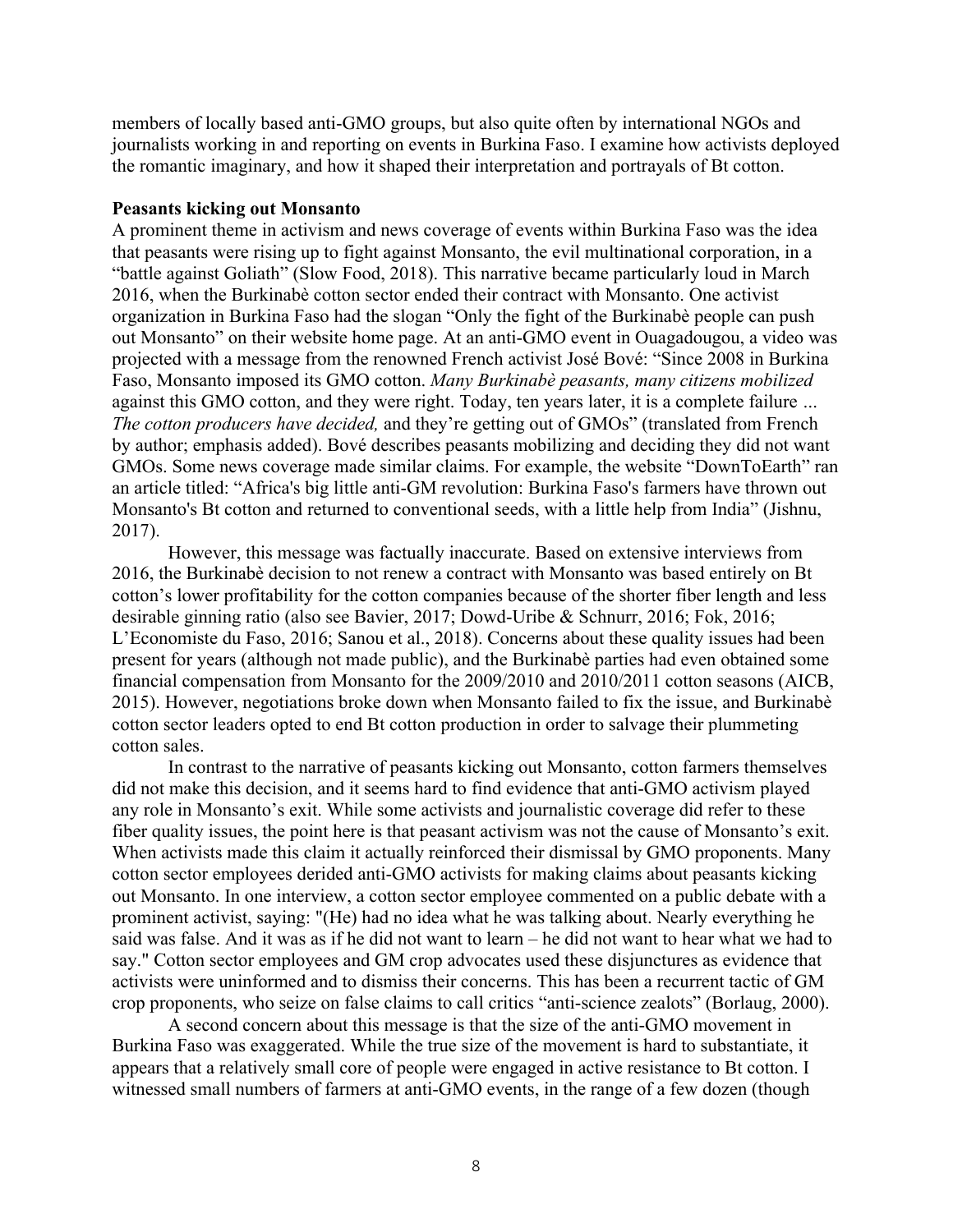attendance is limited by transportation costs, knowledge about events, and potential fear of reprisals). Furthermore, my field site was a particular hotspot for anti-GMO activist farmers, yet by 2016, anti-GMO farmers appeared to be a minority in the community (see footnote six for further evidence). Leading up to 2009, there was heated contestation over Bt cotton within the community, with many farmers having heard (likely from French activists) that GMOs would kill their animals and cause sickness. However, by 2016, many farmers had since chosen to grow Bt cotton or become less concerned about it. Nonetheless, many farmers were extremely critical of the higher risks of debt with Bt cotton (also see Dowd-Uribe, 2014a; Renaudin et al., 2012; Sanou et al., 2018; Vognan & Fok, 2019). A smaller group was still convinced that Bt cotton killed animals and caused sickness. This smaller group of committed activists told me that they felt somewhat marginalized within their community. Further supporting this point, a survey conducted in 2015 of 324 farmers from 12 villages found that 88% of farmers disapproved of the state decision to suspend Bt cotton (Sanou et al., 2018). If anything, farmers target their ire more proximally at SOFITEX (Luna, 2019). These findings thus call into question the narrative of peasants rising up against Monsanto.

Furthermore, in one instance, I observed a prominent activist creating misleading evidence to support the narrative that large numbers of Burkinabè farmers were anti-GMO. At this event, hundreds of rural people had gathered to oppose dam-induced land dispossession. An anti-GMO activist, however, placed a large banner in front of the crowd with the words (in French): "People of the world and Burkina Faso standing up against GMOs," while journalists took photos. However, I had spoken earlier with a community leader about local cotton production, and been told that "the whole village grows Bt," and that they got good yields and profits. Based on this interaction, which indicates that at least some farmers in this community had a positive view of Bt cotton, and the fact that the entire event – and thus the large crowd of people – was organized *around the issue of a dam, not Bt cotton*, I found it disingenuous that this activist placed an anti-GMO banner in front of this crowd to create a photo-op – making it appear that those people were gathered to protest GMOs, when in fact they were not. Although this is one person and one instance, and certainly does not invalidate other events, this raises questions about how activists (*or GMO promoters*) can become so attached to the imaginary they want to promote that they may go to extreme lengths to produce their message.

#### **Peasants re-appropriating seeds**

A second consistent theme in anti-GMO activism is the idea that patented GM seeds threaten traditional practices of saving and re-planting indigenous or native seed varieties. This concern is connected with a broader critique of the neoliberal political economic system, and an important attempt to re-frame the debate over GMOs from one about narrowly defined risk to a debate about capitalism itself, who wins and who loses, and broader systems of ownership and control (Fitting, 2010; Kinchy, 2012; Kloppenburg, 2004). While I agree that these concerns are important, in the case of activism in Burkina Faso, the cut-and-pasting of this global anti-GMO imaginary paid insufficient attention to the specifics of this particular case, where cotton farmers have not saved cotton seed for many decades.

Nonetheless, the theme of re-appropriating seeds was prominent in activist messages in Burkina Faso. For example, at one anti-GMO event, a prominent activist addressed the crowd: "We must stop the patenting of life, the monopolization of life, the unbalancing of our ecosystem." In an online article about GMOs, a Burkinabè representative for the Slow Food movement was quoted: "The privatization of seeds poses a serious threat to Burkina Faso and its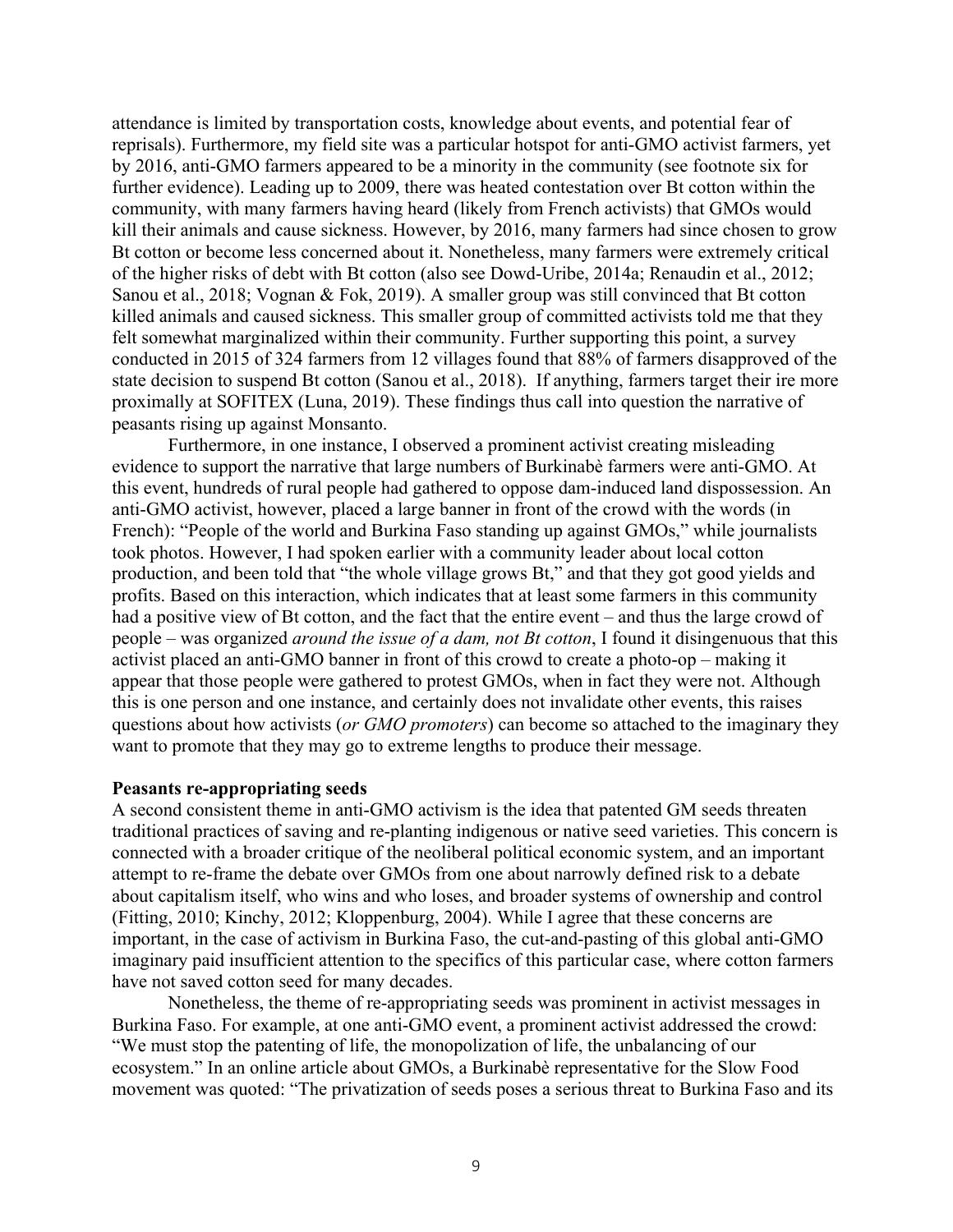food sovereignty. The decline of many local varieties, adapted to local territories and resistant to many of the effects of climate change, is likely to accelerate" (Slow Food, 2018). We can also turn again to the video from French activist José Bové, where he addressed an activist event in Ouagadougou: "The meeting you are holding can bring to fruition the conditions to allow the peasants to re-appropriate their seeds, to re-appropriate their future, with the support of all citizens." In another example, a local activist played the following message on the radio: "(Monsanto's goal is) to force the peasant to re-purchase their seeds every year, to make them prisoners of Monsanto… We must fight to reclaim the rights of Burkinabé peasants to use their own seeds and exchange seeds with their neighbors…"

Yet these claims about re-appropriating seeds contradict the specifics of the case of Bt cotton in Burkina Faso. The departure of Bt cotton from Burkina Faso had no impact on cotton farmers being able to re-appropriate their seeds. Cotton farmers have purchased cotton seed from the cotton companies for decades. They do not save cotton seeds. For one thing, removing cotton seeds by hand is difficult and time-consuming (thus, the historical importance of the cotton gin). Second, traditional cotton cultivars grown in Burkina Faso were largely eliminated post-WWII by the French colonial effort to increase cotton exports from African colonies. The French Company for the Development of Textiles and Fibers (CFDT) then introduced new cultivars with desired characteristics for textile production (Dowd-Uribe, 2014a). In sum, some activists ignored the specific local reality that the only GM seed then commercialized in Burkina Faso was cotton, and that farmers would not revert to saving cotton seeds once Monsanto left. Farmers' seed costs would go down, but they would still buy seed. Anti-GMO activists, in this case, seemed so focused on GM seeds as the vehicle for capitalist expansion that they overlooked the ways in which agricultural inputs have been steadily commodified in other ways.

# **When peasants don't fit the imaginary: they are duped**

While activists exhibited a tendency to portray peasants according to the romantic imaginary, they nonetheless had to recognize that not all farmers fit this image. How did activists deal with the inconvenient fact that up to 70% of Burkinabè cotton farmers adopted Bt cotton? One strategy was to claim that Bt cotton was imposed on farmers – the narrative of state and corporate power bearing down upon small-scale farmers. Here again, this narrative was not fully substantiated by my fieldwork. Some farmers stated that early on, Bt cotton was heavily promoted and that SOFITEX tried to impose it. However, these farmers stated that after 2009, farmers had a choice in which seed variety (conventional or Bt) they ordered. This is further substantiated by cotton group records from 2015 that showed farmers' seed orders, demonstrating a mix of Bt and conventional seed choices, and that many farmers grew some of each type.<sup>6</sup> The claim that farmers grew Bt cotton because they were forced to simply doesn't match the evidence.

A second (related) strategy was to de-legitimize farmers who adopted Bt cotton as essentially the wrong kind of peasant. One local activist explained to me that farmers had been deceived by the Western vision of modernity. A French activist framed farmers who grew Bt cotton as stupid and duped. This activist had flown in for an anti-GMO event, and was relatively

<sup>6</sup> Across three farmer groups (GPCs), of 116 farmers, 58 ordered only Bt seed, 20 ordered only conventional seed, and 38 ordered some of each. Nonetheless, there are reports of SOFITEX determining what kind of seed a GPC will receive, particularly in 2015 when SOFITEX sought to reduce Bt seed use and forced some farmers to grow conventional (see Sanou et al., 2018).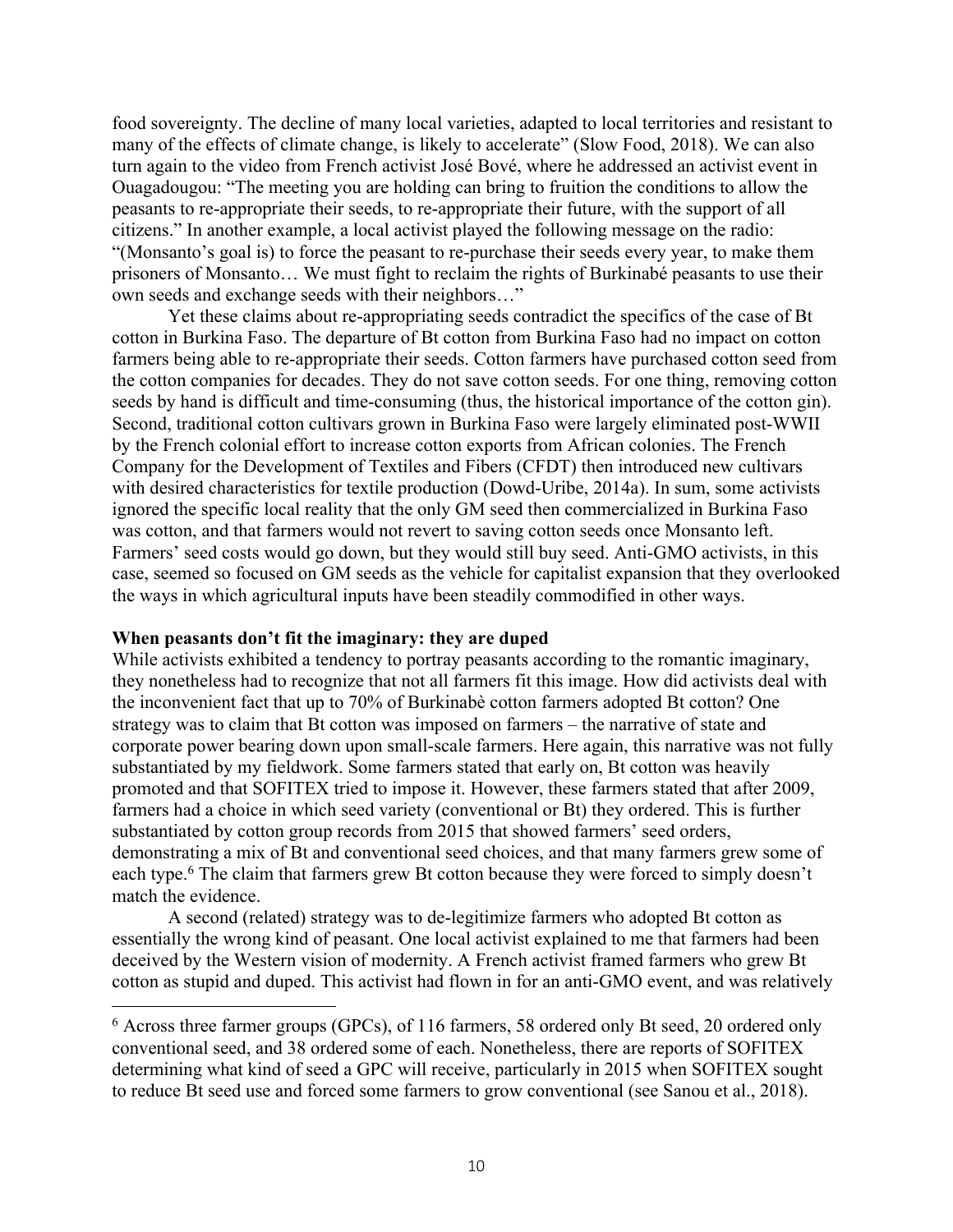uninformed about the specifics of Bt cotton in Burkina Faso. In a casual setting among other French activists, he told me that Burkinabè farmers who had adopted Bt cotton, "*etaient cons* (were stupid). They didn't know what it was. They didn't know it was GMO. They were just told, *voila*, this will protect against pests, and *voila*." He portrayed the farmers as uninformed victims. From my perspective, this was a patronizing view of African farmers, and the negative corollary of a romantic imaginary that portrays peasants as traditional, non-Western, and thus easily duped by corporate villains.<sup>7</sup> In my fieldwork, most farmers I spoke with had nuanced understandings of the practical aspects of the technology. They may not have understood what genetic modification was, and many were likely influenced by narratives promoted by SOFITEX and social imitation of other farmers (also see Fitting, 2010; Stone, 2016), but they were not duped idiots. They exhibited aspects of what Stone (2016) has called "environmental learning – observing and basing decisions on empirical payoff information from experiment" – with some (often poorer) farmers, for example, deciding to stop growing Bt because of the high seed cost, risk of debt, and perceived issues with harvest weight, and other (often wealthier) farmers expanding Bt production because of perceived labour savings (see Sanou et al., 2018 for similar findings).

# **GMO PROMOTERS AND THE MODERNIST IMAGINARY**

If I ended here, this article would read as a criticism of anti-GMO activism. This might leave us in a default position of accepting the counter-claims made by GM crop promoters. Instead, I contend that GM crop promoters also employed peasant essentialism, promoting a rival agrarian imaginary that was equally prone to producing erroneous claims and simplistic glosses of complex farmer realities. In this section, I demonstrate how GMO promoters in Burkina Faso viewed the world through the lens of a modernist agrarian imaginary that – like the romantic imaginary – simplified the complex realities of rural life-worlds, and in doing so produced inaccurate or incomplete claims. Bt cotton was viewed as disembedded from social relationships of culture and power, and backward peasants became the foil for technological failures. As other scholars have pointed out, this perspective has been systematic in broader pro-GMO literature and narratives (Dowd-Uribe, 2014a; Glover, 2010a; Stone, 2011; Thompson & Scoones, 2009).

GMO promoters included the vast majority of cotton sector employees I spoke with, as well as most scientists and other technical employees at government research agencies, and Burkinabè employees of Monsanto. External groups such as the ISAAA (the International Service for the Acquisition of Agri-biotech Applications) were also heavily involved in promoting Bt cotton, and in using the case of Burkina Faso as evidence for the success of GM crops in Africa (Dowd-Uribe & Schnurr, 2016; Schnurr, 2012).

# **Turning peasants into rational economic actors**

The modernist agrarian imaginary views traditional peasants as backward and irrational, but as holding the potential and needing to become rational, calculating, modernizing, professionals who farm according to the logics of profit and efficiency. SOFITEX has spent years promoting ideas of successful (large-scale) farming and of cotton farmers as professionals. As an employee of SOFITEX's office of modernization informed me, modernization "is not just mechanization. It's not just the new practices. It's changing peasant mentalities. They don't use their money

<sup>7</sup> On the flipside, GMO promoters also employ a patronizing view that traditional, unscientific African farmers can only succeed with the help of Western science.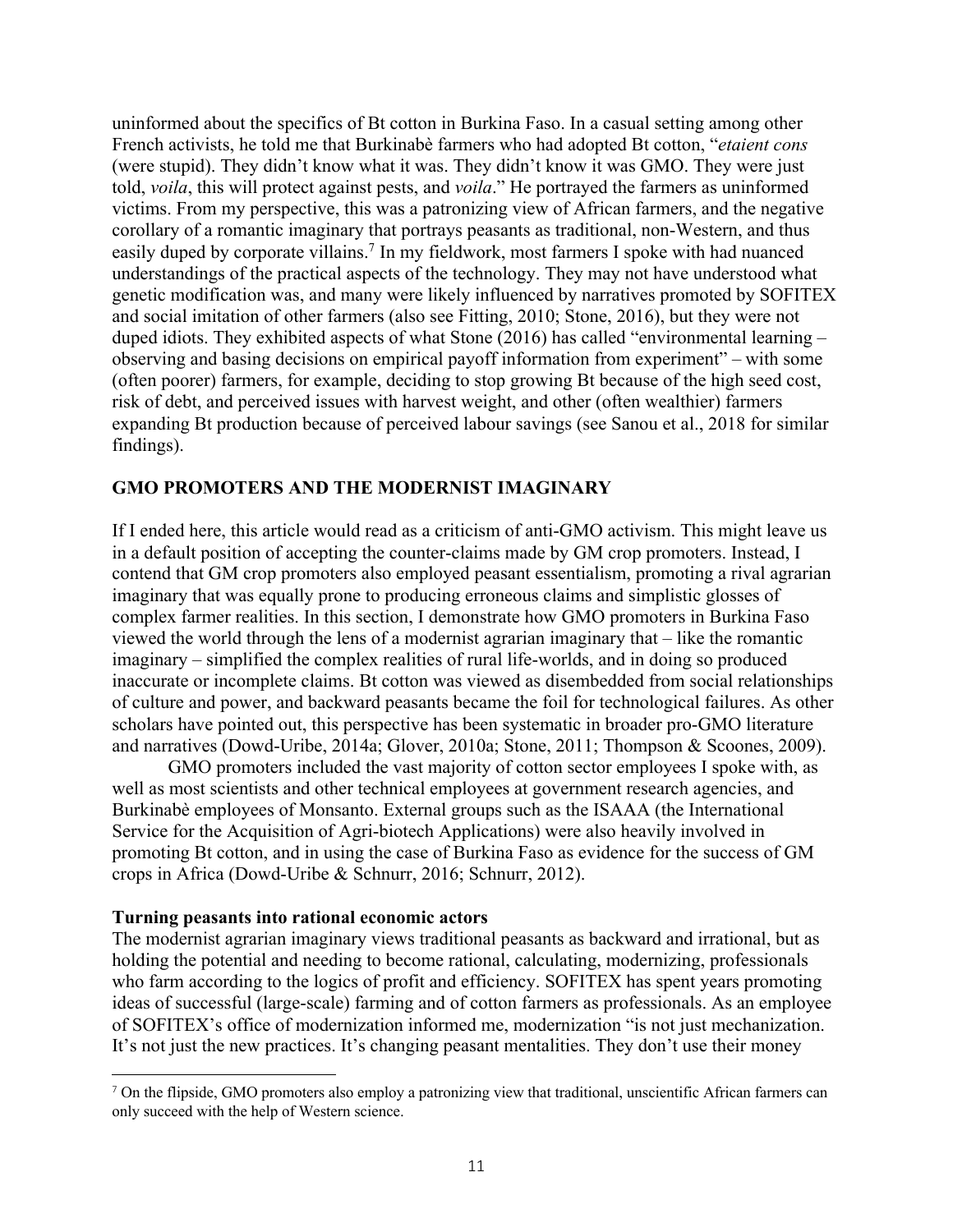well, they just spend it all... We want to help professionalize them – to get them to invest their money in their farms."

Bt cotton was widely viewed as a symbol of progress, and as helping farmers move toward more modern farming. In the modernist imaginary, which operates on logics of rational calculation, Bt cotton was evaluated on the criteria of average yield and profit increases (Pertry et al., 2016; Vitale et al., 2010). Where the modernist imaginary ran into problems was in its reductionist conflation of an ideal (the rationalized research farm) with the actual practices of farmers and conditions in farmers' fields (Glover, 2010a). GM crop promoters often quoted research farm yield trials as evidence that farmers would see similar benefits. However, most cotton farming in Burkina Faso does not correspond with the controlled context of research farms, and most farmers cannot or do not want to follow the technical itinerary recommended by SOFITEX.

The SOFITEX research farm I visited, for example, had a permanent team of hired laborers, 60 cattle that produce rich compost, and technical teams that plant, weed, and apply inputs according to a specific schedule. In contrast, many farmers struggle with debt and family obligations at the beginning of the farming season. Large numbers of farmers sell inputs for access to cash or divert inputs such as fertilizer to their corn fields. Many farmers struggle to follow timing recommendations because they are juggling multiple crops, multiple fields, unpredictable weather, lack of access to farm equipment such as oxen, and severe labour shortages (Luna, 2020). Poorer farmers in particular struggle to mobilize the resources needed to get good yields with Bt cotton, particularly fertilizer application (Gray & Dowd-Uribe, 2013; Vognan & Fok, 2019). Narratives about average yield gains in ideal conditions thus do not reflect the wide variety of conditions in farmers' fields. This discrepancy helps explain data that showed extraordinary variation in farmers' Bt cotton yields (data presented, but overlooked, in Vitale et al., 2010).

#### **When the technology fails: blaming backward peasants**

Just as activists' romantic vision of peasants was challenged by large numbers of farmers adopting Bt cotton, Bt cotton promoters eventually had to explain problems that arose with the technology. Soon after commercialization, holes began to show in Bt cotton's shiny veneer. Many cotton sector employees were aware early on of the short fiber length, and it began to be apparent that yield gains were not nearly as high as had been claimed (AICB, 2015). Yet the modernist imaginary had a useful trick to deal with these inconveniences: the portrayal of rural culture in a binary (or at best, a continuum) between rational/modern farmers and irrational/backward peasants. This disparaging portrayal of peasants became a useful foil for explaining why Bt cotton was less successful than originally promised, including lower yields than promised and the shorter fiber length that eventually caused the Burkinabè cotton sector to pull out of growing Bt cotton. In other words, many GM crop promoters sought to frame problems as resulting from the wrong kind of peasants, not the technology.

In the case of yields, despite an initial promise of 30% yield gains over conventional, Bt cotton yields in farmers' fields were later estimated to provide an average yield gain of 13% between 2009 and 2015 (AICB, 2015), although – importantly – this estimate does not account for farmer selection bias (i.e. Bt adopters and non-adopters are likely to be different kinds of farmers) or field cultivation bias (i.e. farmers may treat Bt and non-Bt fields differently) (Stone, 2012). In any case, what became clear was that Bt yields were substantially lower than initially promised. Most scientists and bureaucrats recognized this discrepancy, but blamed farmer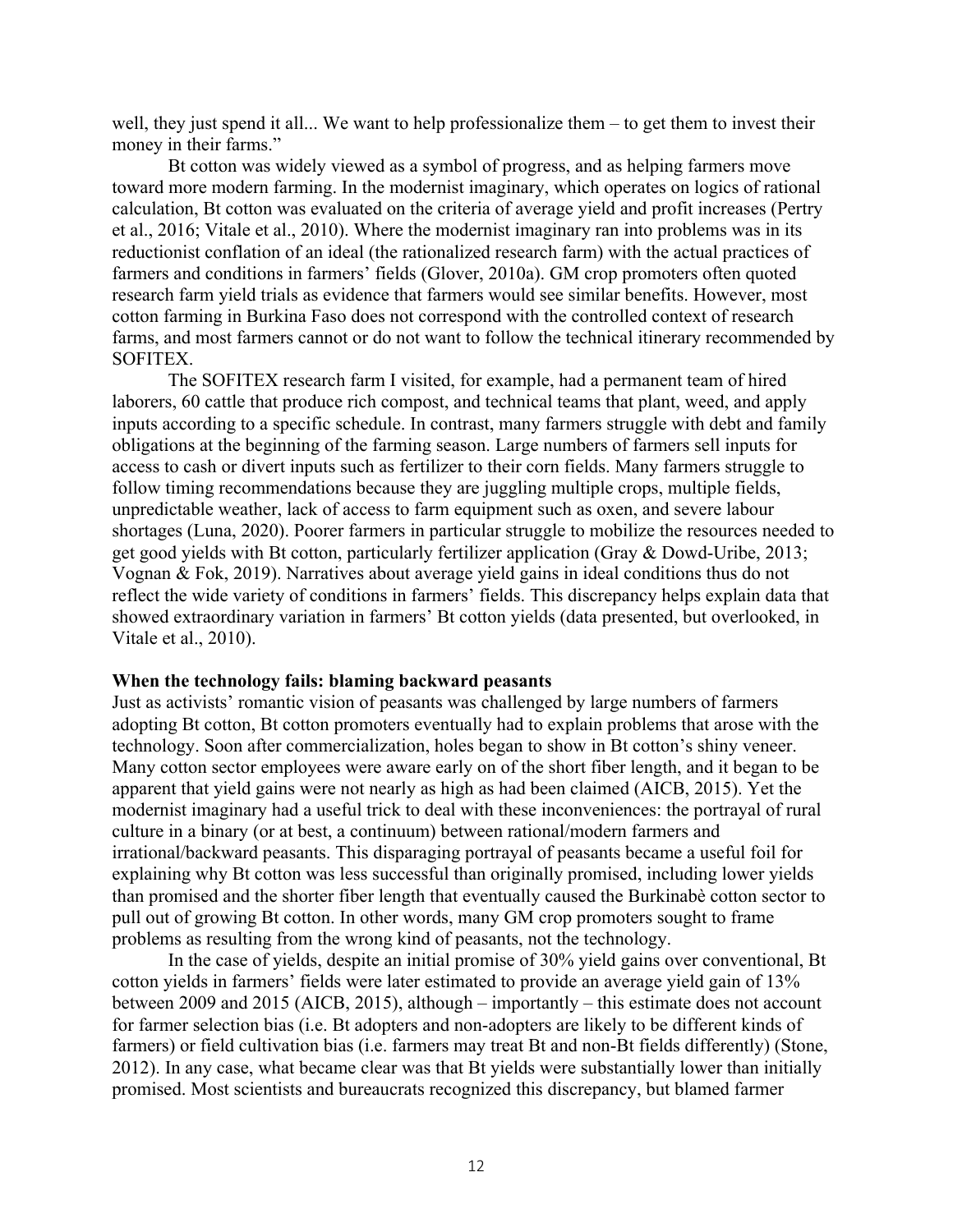behavior, not the technology. As one senior scientist explained: "Research showed that we could increase yields by 30% - these were yields that were demonstrated. But maybe it's the practices of our farmers that we need to look at, because the variety has the high potential, but when it's not in the right conditions, it won't perform its potential." Many scientists blamed farmers for not applying the right amounts of fertilizer, explaining that Bt cotton yields could be lower than conventional cotton yields if fertilizer application rates were low.8 Several senior cotton sector employees told me that poor farmers in particular didn't do well with Bt cotton because they didn't apply enough fertilizer.

These failures to follow technical itineraries were blamed on certain farmers' "peasant mentalities." One cotton sector employee said that "traditional-minded peasants" weren't able to understand the new innovations. Again, irrational peasants became the foil for technological failure, rather than the structural constraints farmers face. Similarly, when the short fiber length issue began to surface, Monsanto and others initially tried to blame the issue on farmer practices such as using insufficient fertilizer or failing to spray late-season insecticide sprays (Ouoba, 2012). The issue was later explained by most scientists as a problem with backcrossing, not a problem of farmer behavior.

This blaming of farmer behavior, not the technology, reveals an underlying assumption in the modernist imaginary that technologies should be evaluated in a disembedded way, free from the complications of the real world (Glover, 2010a; Schurman & Munro, 2010). In a telling example, another senior-level scientist, in discussing short fiber length and yield issues with Bt cotton, explained: "If the technical itinerary is not respected, there will be problems, but the issue is that they did not follow the technical advice... So there are a lot of questions that are linked more to following the technical itinerary, it's not at all linked to the technology." In the modernist view, if the technology performed poorly outside the stringent conditions of specific techniques, the technology was still good, and the problem was making farmers conform to the technology. As Glover argues, these disembedded analyses illustrate "the folly of a reductionist approach to agricultural development in which disproportionate attention is devoted to optimizing a few technical factors while turning a blind eye to the complex, uncertain and diverse settings in which poor farmers grow their crops" (Glover, 2010a, p. 957). When things go wrong, the modernist imaginary selectively sees this more complex landscape, but only to cast blame on the *wrong kind* of farmer – the poor, small-scale, traditional-minded farmer who doesn't fit the ideal of the rational, modern farmer.

#### **BOTH SIDES CLAIM PEASANTS AS WITNESSES AND ARBITERS**

In this section, I examine how both activists and promoters utilized similar appeals to peasants as witnesses and arbiters of the technology. Both sides used peasant testimonials and the "farmer's voice" as evidence for their side, which is a common feature of GMO debates (Stone & Flachs, 2014). Both sides wanted to claim the authority, legitimacy, and authenticity that comes from truly representing the peasants; indeed, their causes depend on these claims of representation (Borras et al., 2008). However, in making sweeping claims, each side ironically onedimensionalized the complexity of rural voices. In many ways, farmers became pawns in the debate. Not surprisingly, testimonials for either side only featured farmers that corresponded

<sup>&</sup>lt;sup>8</sup> The logic (I heard from numerous scientists) was that because Bt cotton is better protected from pest damage, it produces more cotton bolls per plant; if poorly fertilized, the bolls don't fill out.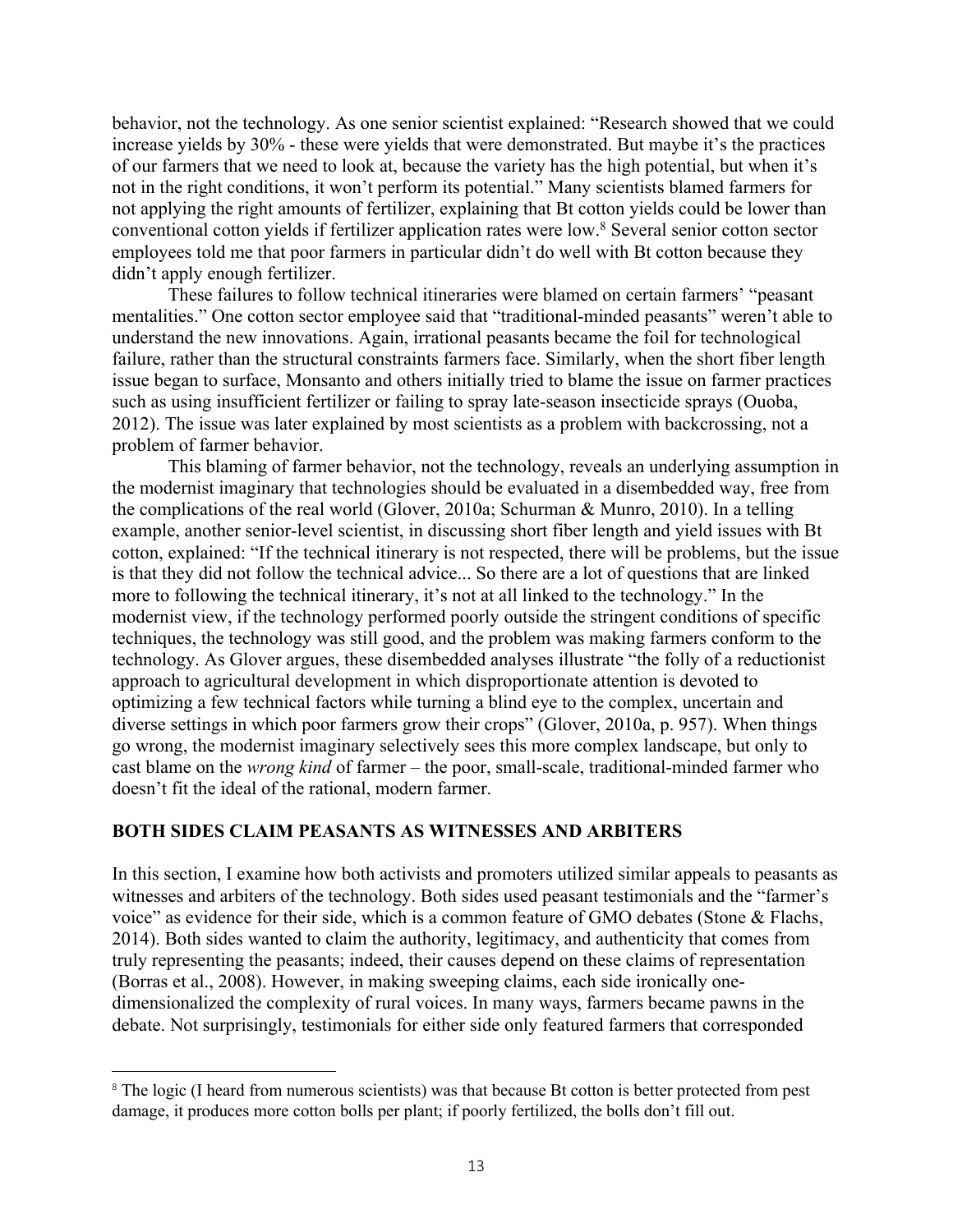with that side's peasant imaginary and pre-determined narrative. Furthermore, both sides focused on farmer "choice" in ways that overlooked the constraints shaping farmer decisions.

# **Peasants as witnesses**

Most anti-GMO events I attended in Burkina Faso included farmer testimonies. For example, one event advertised online that the event would be "in the presence of Burkinabè cotton farmers who directly suffered from the introduction of Bt cotton." This was often the same group of farmers from the area where I did my fieldwork. Many of these farmers' concerns were indeed important, and were concerns that I heard from numerous other farmers (as noted above). However, activists often implied that these farmers were representative of *all* Burkinabè farmers. One French journalist, for example, featured these farmers' testimonials as the basis for an article titled, "Burkinabè peasants no longer want genetically modified cotton" (Carayol, 2016). Yet based on my extended fieldwork in the exact same site featured in this article, a more accurate title would be, "Burkinabè farmers have complex and divided views on genetically modified cotton."

Videos on activist websites also employed the testimonial strategy. A video on the website GRAIN, titled "GMO cotton failure in Burkina Faso: African farmers speak out," featured twenty farmers describing their problems with Bt cotton. Again, these farmers' concerns are indeed important, but their claims were generalized by the video, with subtitle text making claims such as "Bt cotton yields were appalling," whereas broader evidence suggests *wide* variation, but likely comparable or higher yields for Bt cotton (AICB, 2015; Fok, 2016; Vognan & Fok, 2019). The video also claimed that Bt cotton "raises health concerns," making it seem as if most farmers viewed Bt cotton seed as toxic. In contrast, my broader fieldwork revealed that many farmers had the opposite view: that Bt cotton enabled them to reduce exposure to toxic insecticides such as chlorpyrifos.

Meanwhile, GMO promoters also staked a claim on representing the peasants. Many cotton sector employees derided anti-GMO activists for not being cotton farmers, and therefore "inauthentic." Additionally, like activists, GM crop promoters used peasant testimonials to make the case for the glories of Bt cotton. In a promotional video produced by the ISAAA called "Seeing is Believing" (the slogan for Bt cotton promotional tours), all the farmers interviewed expressed very optimistic views of Bt cotton. A promotional document also published by ISAAA even claims that, "farmer testimonies offer the best and most honest assessment of the benefits of agricultural innovations like Bt cotton" (Karembu et al., 2014, p. 8), and then offers two glowing testimonials. One must ask, of course, whether two selectively chosen testimonies really constitute an "honest" assessment. One testimony features a farmer discussing cost comparisons and yield and income gains, tapping into the modernist imaginary of rational, profit-maximizing farmers making logical choices. Again, just as in the activist testimonies, pro-Bt videos and documents sought to portray a very selective slice of viewpoints as representative of most farmers. Although all representations are partial (Borras et al., 2008), these representations were particularly narrow.

# **Appeals to farmer choice**

In addition to using testimonials, both sides talked about farmers and GMOs in the (neo)liberal language of choice (Agarwal, 2014): either farmers rationally choosing the technology, or farmers choosing to reject the technology. Peasants were thus framed as the ultimate arbiters of the technology. One scientist explained to me that the "the civil society debate over GMOs is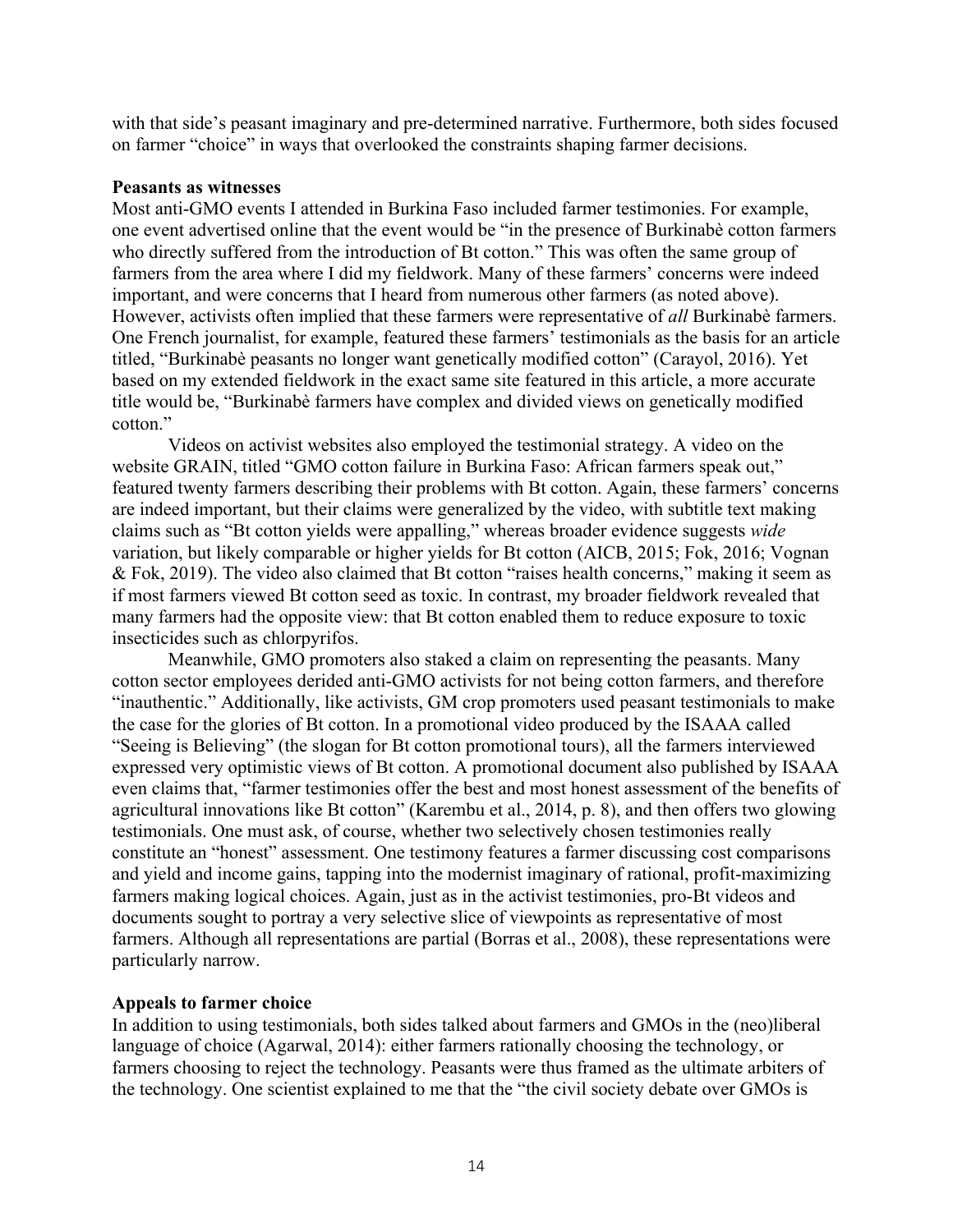false… If farmers adopt it, it must be useful." However, this focus on choice implies freedom, and pays insufficient attention to 1) the numerous structural constraints and cultural pressures shaping and constraining farmers' choices at multiple levels – what Flachs (2019) calls "false choices" – and 2) that farmers' choices are not a perfect indicator of whether a technology is good or bad.

First, farmers' adoption decisions are strongly shaped by economic pressures to increase incomes to repay debts, combined with increasing on-farm labour shortages (Luna, 2020). Second, farmers may choose technologies that ultimately harm them, as when they end up overly in debt, adopt technologies because of social fads, or use technologies that cause long-term health or ecological harm (Flachs, 2019; Luna, 2018, 2020; Stone & Flachs, 2014). Both scientists and large numbers of farmers in Burkina Faso eagerly embraced Bt cotton, but they did so in highly constrained conditions, where input-intensive mono-cropped cotton production is one of few choices available to farmers and the state to produce income and repay debts. Despite rapid adoption, only eight years after the commercialization of Bt cotton, the state cotton sector claimed US\$80 million in lost revenue. This should remind us that rapid farmer adoption (or rejection) of a technology is not the best barometer of the broader or longer-term consequences of a technology.

# **DISCUSSION: EXPLAINING AGRARIAN IMAGINARIES**

An important question emerging from these findings is why so many Burkinabè activists and scientists (in addition to non-Burkinabès) took part in producing essentialized discourses that appeared to be cut-and-pasted from global imaginaries and inappropriate to the Burkinabè context. One explanation is that, in the context of a polarized debate and resulting incentives to sway popular opinion and policy, each side played up narratives that supported their position and ignored or downplayed knowledge claims that muddied a crisp narrative. Additionally, based on my data, I contend that both activists and scientists were responding to a combination of material and ideological pressures. Both sets of actors faced resource constraints and dependence on external actors, which produced pressures to employ or reproduce globally resonant imaginaries in order to mobilize support.

To consider first the activists: many activists told me that they faced local resource constraints and financial dependence on outside donors. Farmer activists said they struggled to even find money for transportation to events that were often held in cities. Most activists I interviewed sought external donor support and transnational collaboration in order to fund their efforts and to gain visibility and political traction. Activists thus struggled with a tension between an "authentic" and "grassroots" movement versus the desire to connect with external actors in order to have a more impactful movement. Nonetheless, the more they sought connections with outside actors, the more they risked accusations of being inauthentic or overly influenced by Europeans (Ferguson, 2006), which has been a common allegation made by GMO promoters (Paarlberg, 2008). However, local movements without money are difficult to sustain. I would contend that activists sought to gain traction (consciously or not) by aligning their narratives with the transnational romantic imaginary of the global anti-GMO movement, in order to attract funding and participation from well-funded anti-GMO groups and organizations. Furthermore, at the ideological level, some activists I met also sought out broader associations with Westerners, perhaps seeking status or economic opportunities through associations with Westerners (also see Luna, 2018).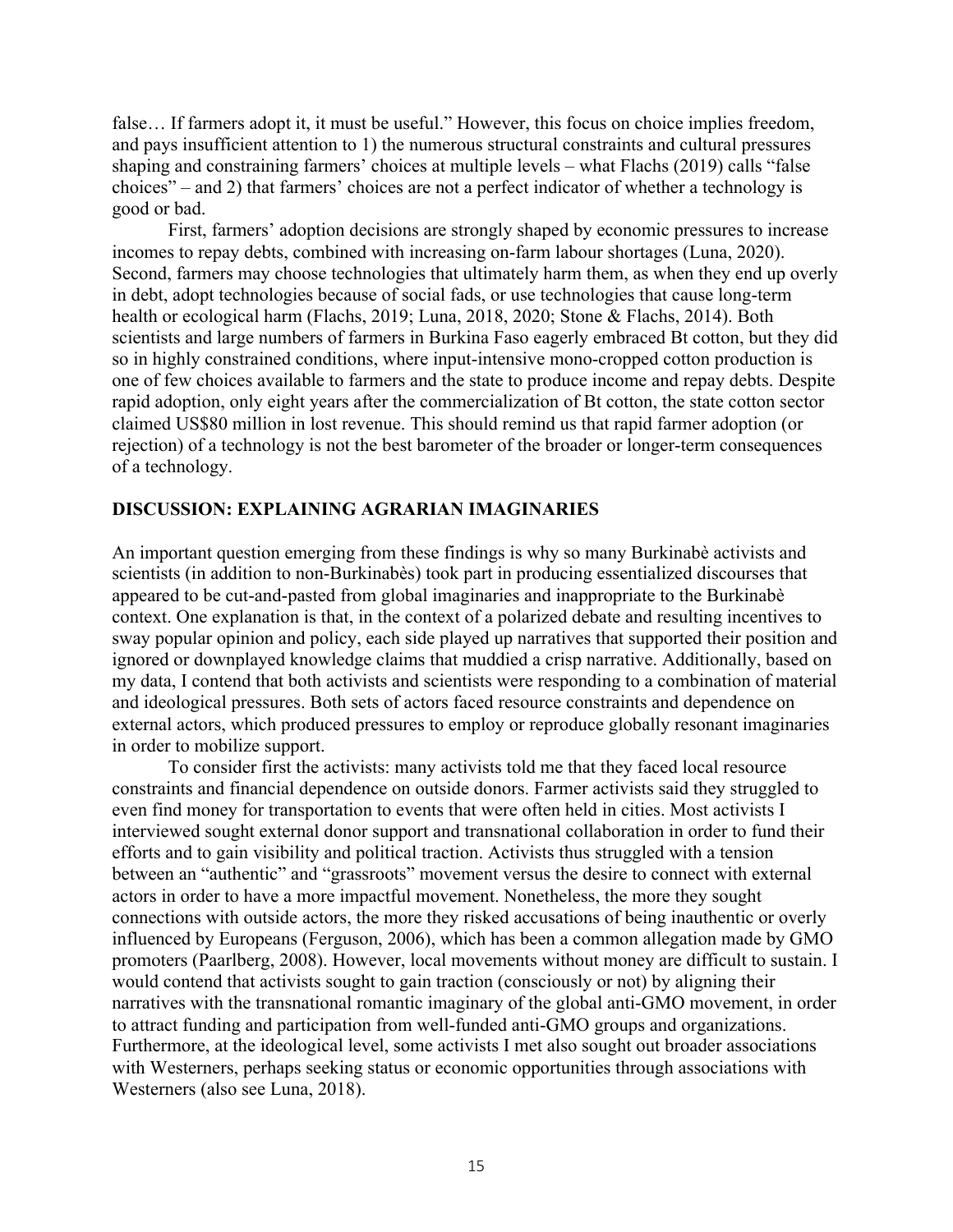Burkinabès who espouse the modernist imaginary are also shaped by resource constraints and global ideologies. State researchers have become increasingly dependent for funding on outside donors as state funding for research has fallen since the early 2000s (Beitema & Stads, 2014). Many researchers lamented that they must appeal to the interests of donor agencies when writing grant proposals. Within the cotton companies and even the state research agency INERA, researchers are also beholden to the overall political aims (and attached funding flows) of the cotton sector. One researcher explained that the cotton sector as a whole emphasized technical approaches to increasing short-term production (consonant with the modernist imaginary). Some explained this imperative as a result of the Burkinabè state's reliance on cotton export revenue as a source of income to repay international loans. Furthermore, scientists and bureaucrats are shaped by the dominant global ideology of science and Western technology as representing progress. This ideology shapes the identity work and beliefs of Burkinabè scientists, many of whom were educated abroad and talk about using modern technologies to help Burkina Faso "catch up" with the West (Luna, 2018). Many scientists and technicians also believe in the dominant ideology that science and technology are value-neutral.<sup>9</sup>

Burkinabès are thus faced with limited resources and a Cold War-esque choice between two sides that offer resources, as long as you employ their imaginaries. This contributes to the spread of polarized narratives that are based in global agrarian imaginaries, and leaves limited room for nuanced ("third way") positions, such as the less internationally visible Burkinabè group ODJ (Democratic Youth Organization), which criticizes the broader system of neocolonial exploitation they see in the cotton sector. Future research should further probe how these agrarian imaginaries travel through transnational networks, how local people interface with these imaginaries, and how local social movements may find openings to assert their own imaginaries.

# **CONCLUSION**

In analyzing the polarized debates over Bt cotton in Burkina Faso, this paper argued that both sides often employed essentialist agrarian imaginaries that contributed to the production of inaccurate or incomplete knowledge. Each side cut and pasted from global imaginaries, overlooking local complexity. They also idealized a specific type of peasant – which they sought to portray as representative of all peasants – while vilifying or ignoring rural residents who did not fit that ideal.

In the case of anti-GMO activists, the romantic agrarian imaginary shaped activists' perceptions and narratives, and resulted in some activists promoting storylines that were not only essentializing, but sometimes factually wrong. Contrary to claims made by some activists, for example, farmers were not rising up in large numbers against Monsanto. Farmers did not throw Monsanto out, and farmers did not re-appropriate their cotton seed. The fact that these claims were made, and circulated internationally, illustrates how many activists framed the story of Bt cotton in Burkina Faso through the lens of the romantic imaginary, even when this imaginary contradicted local realities. GM crop promoters had their own set of biases and false claims, filtered through the modernist agrarian imaginary. In assessing Bt cotton, the modernist imaginary relied on reductionist yield studies and data from research farms to make optimistic claims. When real-world results began to contradict this narrative – as in the case of lower yield

<sup>&</sup>lt;sup>9</sup> An employee at the National Biosecurity Agency, for example, said that "the evaluation of risks is scientific. It is not anything else but scientific…We cannot go into emotions. It has to be scientific," and that evaluation studies did not include cultural and religious dimensions because those dimensions were too amorphous and hard to study.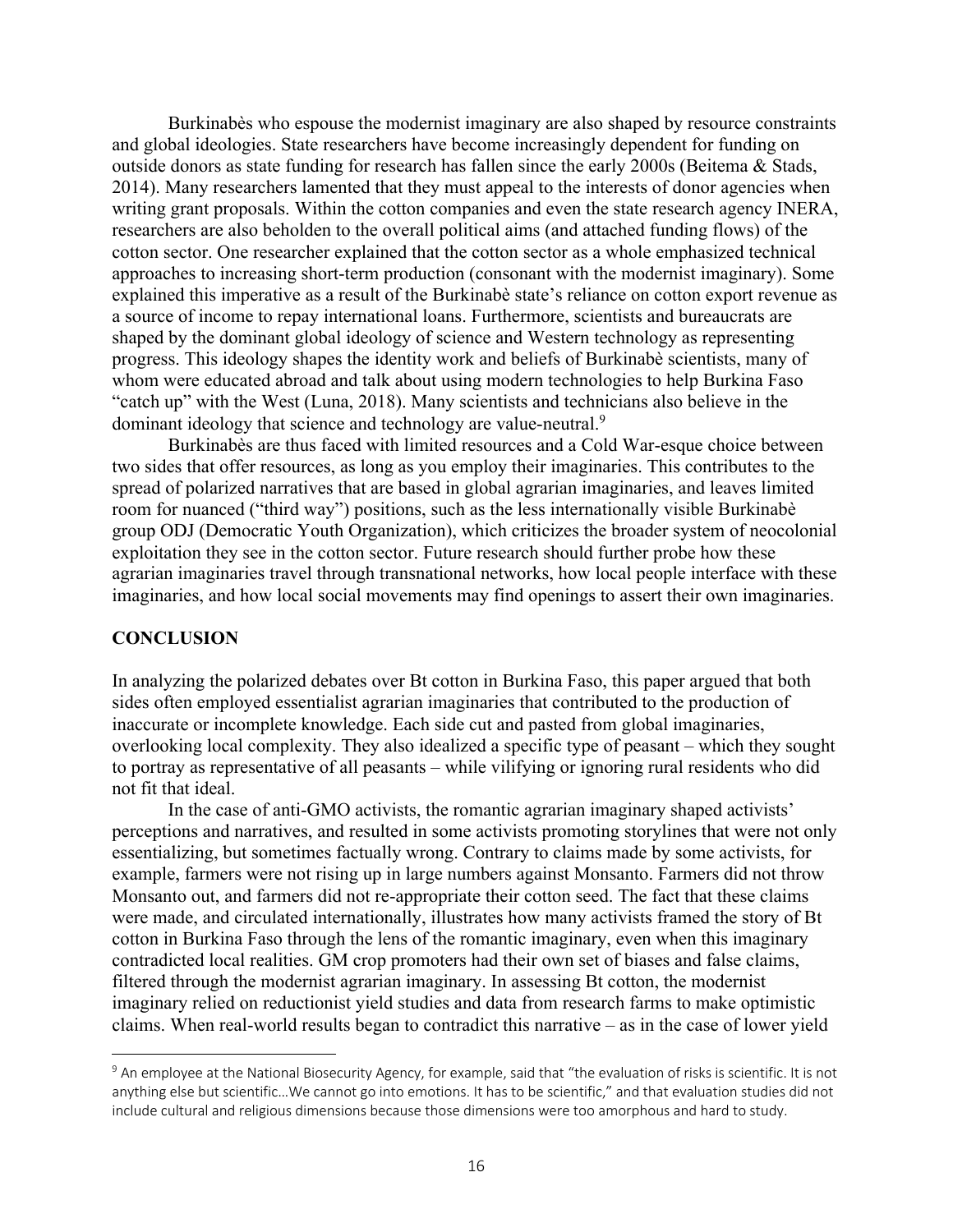gains and the problem of short-fiber length cotton – the problem was interpreted as "backward" peasants obstructing the success of rational, scientific farming. In this version of the peasant imaginary, the differentiated and structurally constrained realities of cotton farming were either ignored or seen as obstacles to be removed, and as unrelated to the evaluation of Bt cotton.

In drawing parallels between the polarized imaginaries, I found that neither imaginary accurately depicted the contemporary dynamics of rural capitalism in West Africa. The activist romantic imaginary reflected a simplistic view of the threat of capitalism, imagining that peasants are only dispossessed by foreign or outside corporations, and that by kicking out Monsanto, (undifferentiated) peasants will be saved or will save themselves from dispossession. This view fails to see the myriad ways in which West African farmers, including Burkinabès, have long been integrated in webs of capitalism (Gray & Dowd-Uribe, 2013; Luna, 2019; Oya, 2007). Rural people struggle with processes of commodification and differentiation whether or not they purchase seeds from Monsanto. On the other hand, the modernist imaginary was equally sanguine about the dynamics of rural capitalism in Burkina Faso. The idea that disembedded data from field trials could really constitute evidence for how Bt cotton would play out in farmers' fields was naive at best. Modernist technicians overlooked the structural constraints that many – particularly poorer – farmers face, including issues with debt and hunger that force many farmers to sell fertilizer and divert inputs to food crops. These farmers cannot farm according to prescribed technical itineraries, and stories about average yield increases disguise the significant differences between poor and wealthy farmers. We thus see that on both sides, an attachment to stock agrarian imaginaries reproduced a polarized debate where claims made on each side were often inaccurate.

This empirical correction is important, particularly given that the Burkina Faso case gets held up as evidence for why GMOs will save or destroy African agriculture (Dowd-Uribe & Schnurr, 2016). Many participants and observers of this debate genuinely care about improving African livelihoods and desire accurate information. Further, in a purely tactical sense, both sides stood to lose because of their myopic imaginaries and false claims. Activists were regularly dismissed by mainstream cotton sector employees as uninformed and anti-science. Yet many activist concerns about Bt cotton have been substantiated by recent social science (Dowd-Uribe, 2014a; Renaudin et al., 2012; Vognan & Fok, 2019), and deserve closer attention. On the other side, GM crop promoters' narrow evaluation methodologies and dismissal of "traditionalminded" peasants limited their ability to recognize problems. Had they expanded their view, they might have noticed problems much sooner, rather than continuing to laud a technology that was becoming increasingly untenable for the Burkinabè cotton sector.

My aim in this paper, however, was not simply to pick apart claims, but to ask deeper questions about how and why these knowledge claims were produced, and the work that they did. I contended that global agrarian imaginaries were the conceptual filters that resulted in these claims, and that local actors reproduced global scripts because of their dependence (material and ideological) on transnational actors for funding and support. In terms of what these claims *did*, most obviously, both sides used their claims to support their positions, in part to achieve political and economic goals. I would also argue that, more broadly, the flattening of rural people produced by both imaginaries ultimately funnels public thinking into simplistic questions like, "Are GMO crops good for African farmers?" rather than questions that probe complexity, difference, and change (Dowd-Uribe, 2017).

My findings, while rooted in the case of Burkina Faso, are applicable to broader GMO debates. The agrarian imaginaries I described are global in scope, and as more African countries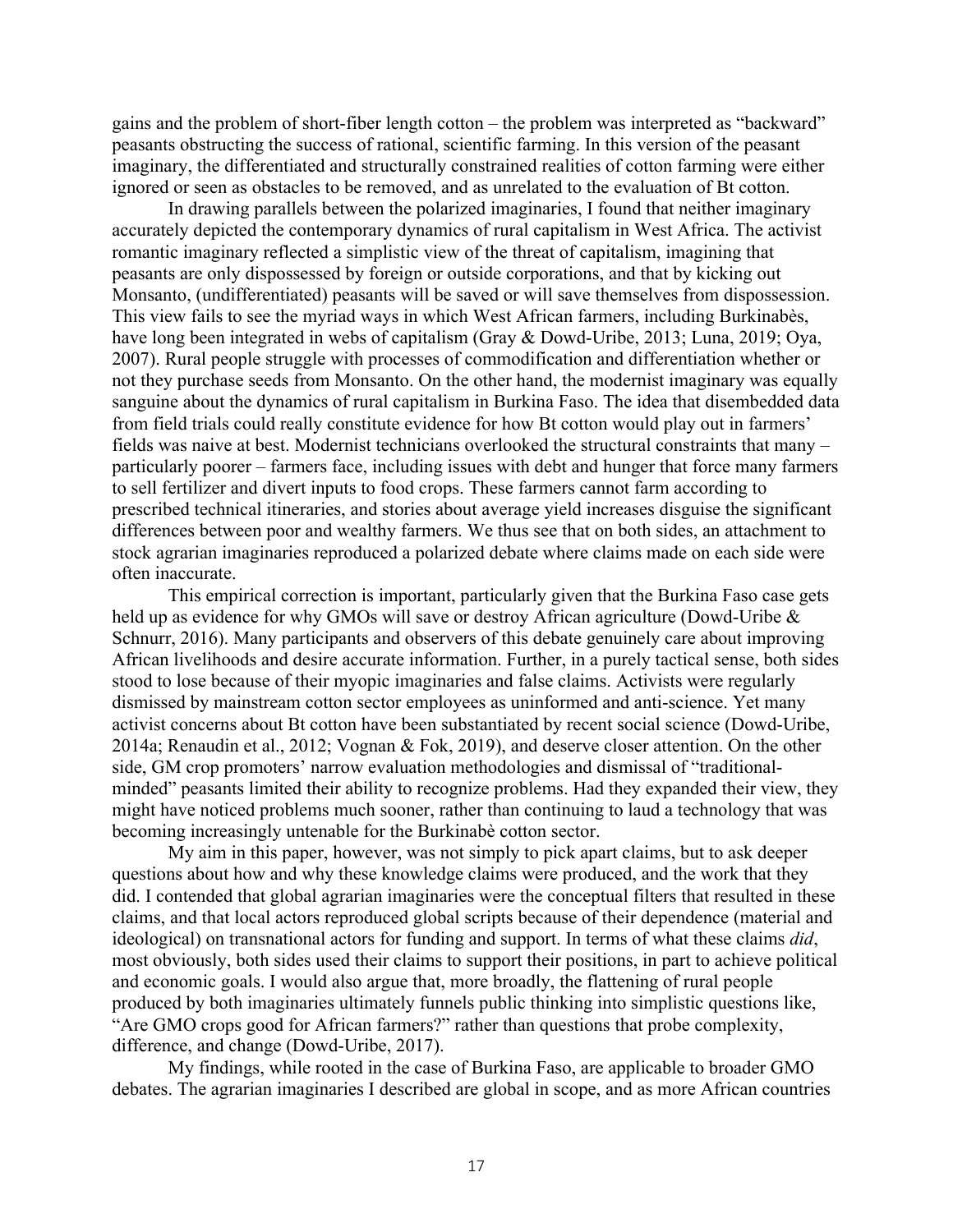seek to commercialize GM crops, and polarized debates proliferate, I hope my findings can inform these conversations. I urge debate participants to consider how to discuss the potentials and drawbacks of specific interventions or technologies while avoiding narrow or essentialist portrayals of rural people. Whatever one's position, I would borrow Bernstein's phrase to argue that "nothing is gained, and much obscured" (2011, p. 454) by narrow portrayals of so-called peasants. Much is also obscured when we pick and choose rural people who correspond with our pre-existing positions, or design studies that hide rural diversity under averages or unrealistic assumptions about farmers' behavior. Instead, not only scholars but all debate participants should seek to recognize the diversity of experience, opinion, and farming conditions among rural people. The result is often a complicated picture that doesn't distill into easy soundbites or resonate with pre-existing imaginaries. However, accurate and textured knowledge rooted in local realities will serve all of us better in the long run, and will help us better understand the variegated consequences of the expanding (Old or New) "Green Revolution" in Africa.

**Disclosure statement**: The author is unaware of any conflicts of interest.

# **References**

- Adger, W. N., Benjaminsen, T. A., Brown, K., & Svarstad, H. (2001). Advancing a political ecology of global environmental discourses. *Development and Change*, *32*(4), 681–715.
- Agarwal, B. (2014). Food sovereignty, food security and democratic choice: Critical contradictions, difficult conciliations. *Journal of Peasant Studies*, *41*(6), 1247–1268.
- AICB. (2015). *Memorandum sur la production et la commercialisation du coton genetiquement modifié au Burkina Faso*. Association Interprofessionelle du Coton du Burkina.
- Akram-Lodhi, A. H., & Kay, C. (2009). *Peasants and globalization: Political economy, agrarian transformation and development*. Routledge.
- Bavier, J. (2017, March 8). Burkina Faso settles dispute with Monsanto over GM cotton. *Reuters*. https://www.reuters.com/article/us-burkina-monsanto/burkina-faso-settles-dispute-withmonsanto-over-gm-cotton-idUSKBN16F1N3
- Beitema, N., & Stads, G.-J. (2014). *Taking stock of national agricultural R&D capacity in Africa South of the Sahara* [ASTI Synthesis Report]. International Food Policy Research Institute.
- Bernstein, H. (2006). Once were/still are peasants? Farming in a globalising 'south.' *New Political Economy*, *11*(3), 399–406.
- Bernstein, H. (2011). "Farewells to the peasantry?" and its relevance to recent South African debates. *Transformation: Critical Perspectives on Southern Africa*, *75*(1), 44–52.
- Bernstein, H. (2014). Food sovereignty via the 'Peasant way': A sceptical view. *Journal of Peasant Studies*, *41*(6), 1031–1063.
- Berry, S. (1993). *No condition is permanent: The social dynamics of agrarian change in sub-Saharan Africa*. University of Wisconsin Press.
- Besky, S. (2013). *The Darjeeling distinction: Labor and justice on fair-trade tea plantations in India*. University of California Press.
- Beus, C. E., & Dunlap, R. E. (1990). Conventional versus alternative agriculture: The paradigmatic roots of the debate. *Rural Sociology*, *55*(4), 590–616.
- Borlaug, N. E. (2000). Ending world hunger. The promise of biotechnology and the threat of antiscience zealotry. *Plant Physiology*, *124*(2), 487–490.
- Borras, S. M., Edelman, M., & Kay, C. (2008). Transnational agrarian movements: Origins and politics, campaigns and impact. *Journal of Agrarian Change*, *8*(2‐3), 169–204.
- Böschen, S. (2009). Hybrid regimes of knowledge? Challenges for constructing scientific evidence in the context of the GMO-debate. *Environmental Science and Pollution Research*, *16*(5), 508–520.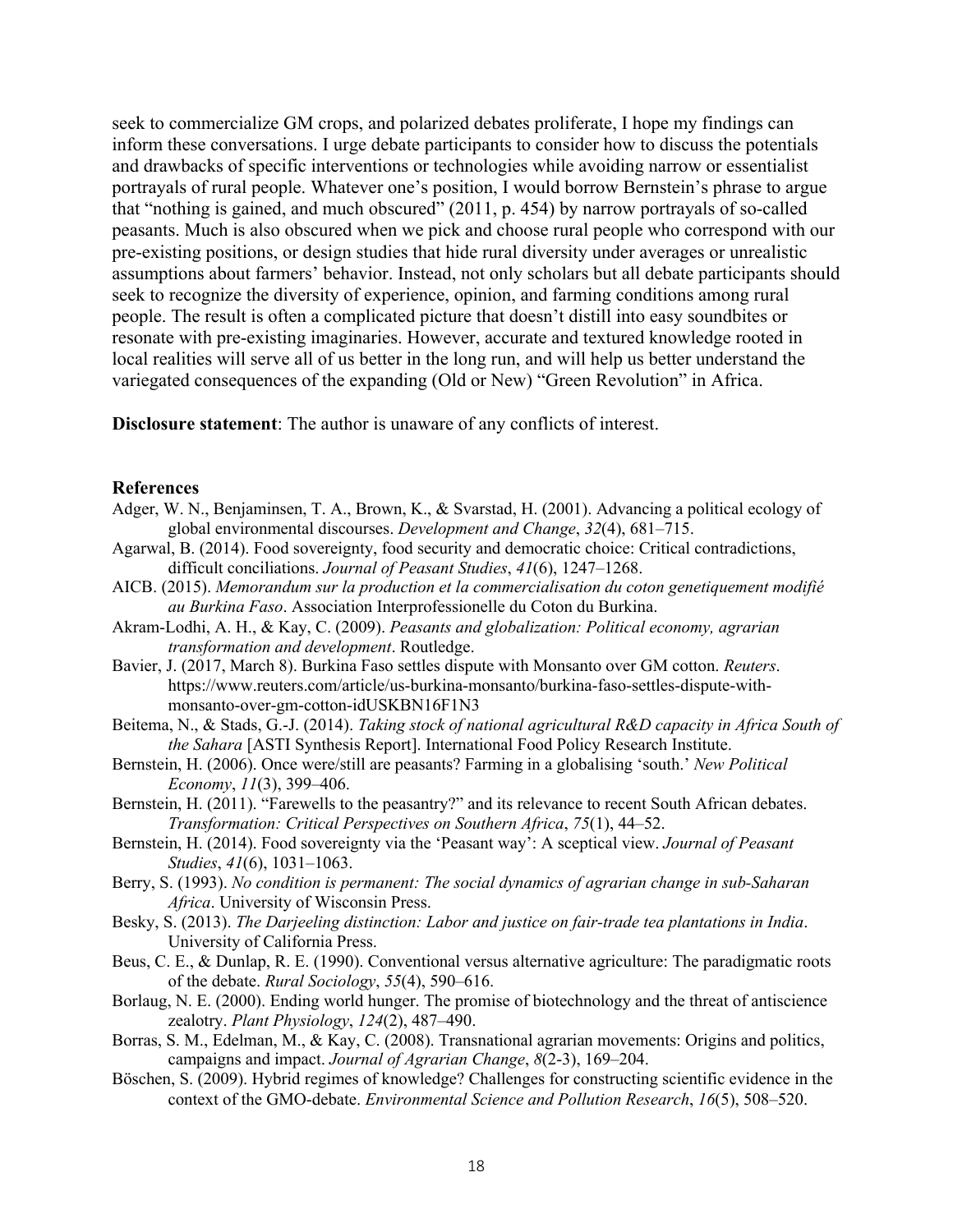- Brass, T. (2000). *Peasants, populism, and postmodernism: The return of the agrarian myth*. Frank Cass Publishers.
- Bryant, R. L. (1998). Power, knowledge and political ecology in the third world: A review. *Progress in Physical Geography*, *22*(1), 79.
- Carayol, R. (2016, April 22). Reportage: Dans le Houndé, les paysans burkinabè ne veulent plus du coton génétiquement modifié. *Jeune Afrique*. http://www.jeuneafrique.com/320237/societe/reportagehounde-paysans-burkinabe-ne-veulent-plus-coton-genetiquement-modifie/
- Compaoré Sawadogo, E. M. F. W. (2018). Biotechnological cotton in Burkina Faso: An innovation trajectory in a development context. In L. Temple & E. M. F. W. Compaoré Sawadogo, *Innovation processes in agro‐ecological transitions in developing countries* (Vol. 2, pp. 29–49). Wiley.
- Dalecki, M. G., & Coughenour, C. M. (1992). Agrarianism in American society. *Rural Sociology*, *57*(1), 48–64.
- Dowd-Uribe, B. (2014a). Engineering yields and inequality? How institutions and agro-ecology shape Bt cotton outcomes in Burkina Faso. *Geoforum*, *53*, 161–171.
- Dowd-Uribe, B. (2014b). Liberalisation failed: Understanding persistent state power in the Burkinabè cotton sector from 1990 to 2004. *Development Policy Review*, *32*(5), 545–566.
- Dowd-Uribe, B. (2017). GMOs and poverty: Definitions, methods and the silver bullet paradox. *Canadian Journal of Development Studies/Revue Canadienne d'études Du Développement*, *38*(1), 129–138.
- Dowd-Uribe, B., & Bingen, J. (2011). Debating the merits of biotech crop adoption in sub-Saharan Africa: Distributional impacts, climatic variability and pest dynamics. *Progress in Development Studies*, *11*(1), 63–68.
- Dowd-Uribe, B., & Schnurr, M. (2016). Briefing: Burkina Faso's reversal on genetically modified crops and the implications for Africa. *African Affairs*, *115*(458), 161–172.
- Downey, L. (2015). *Inequality, Democracy, and the Environment*. New York University Press.
- Ferguson, J. (2006). *Global Shadows: Africa in the Neoliberal World Order*. Duke University Press.
- Fitting, E. (2010). *The struggle for maize: Campesinos, workers, and transgenic corn in the Mexican countryside*. Duke University Press.
- Fitzgerald, D. K. (2003). *Every farm a factory: The industrial ideal in American agriculture*. Yale University Press.
- Flachs, A. (2019). *Cultivating knowledge: Biotechnology, sustainability, and the human cost of cotton capitalism in India*. University of Arizona Press.
- Fok, M. (2016). Impacts du coton-Bt sur les bilans financiers des sociétés cotonnières et des paysans au Burkina Faso. *Cahiers Agricultures*, *25*(3), 35001.
- Forsyth, T. (2013). *Critical political ecology: The politics of environmental science*. Routledge.
- Forsyth, T., & Walker, A. (2008). *Forest guardians, forest destroyers: The politics of environmental knowledge in northern Thailand*. University of Washington Press.
- Glenna, L. L., Welsh, R., Ervin, D., Lacy, W. B., & Biscotti, D. (2011). Commercial science, scientists' values, and university biotechnology research agendas. *Research Policy*, *40*(7), 957–968.
- Glover, D. (2010a). Exploring the resilience of Bt cotton's "pro-poor success story." *Development and Change*, *41*(6), 955–981.
- Glover, D. (2010b). The corporate shaping of GM crops as a technology for the poor. *Journal of Peasant Studies*, *37*(1), 67–90.
- Gray, L. C. (2008). Cotton production in Burkina Faso: International rhetoric versus local realities. In W. G. Moseley & L. C. Gray (Eds.), *Hanging by a thread: Cotton, globalization, and poverty in Africa* (pp. 83–102). Ohio University Press.
- Gray, L. C., & Dowd-Uribe, B. (2013). A political ecology of socio-economic differentiation: Debt, inputs and liberalization reforms in southwestern Burkina Faso. *Journal of Peasant Studies*, *40*(4), 683–702.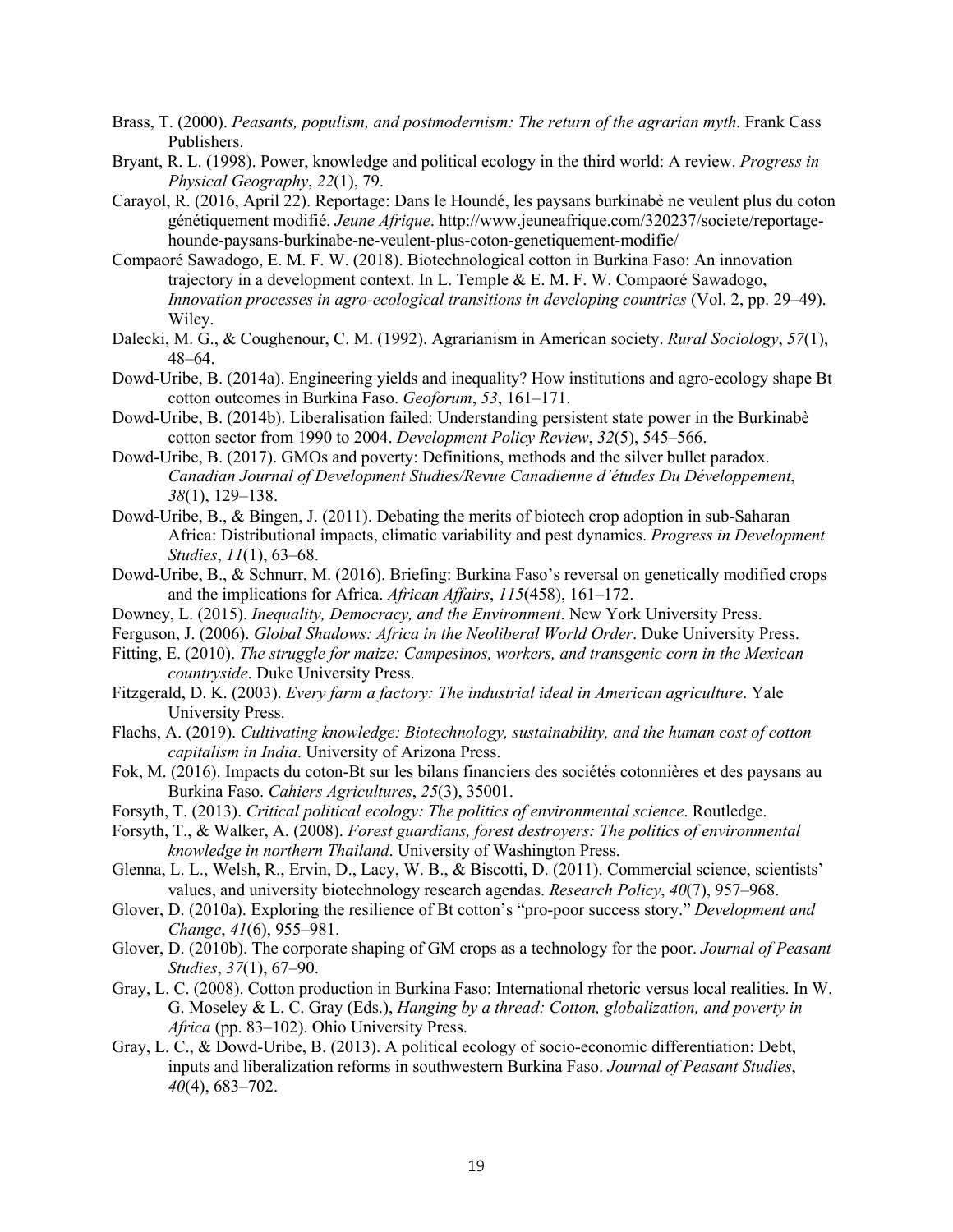- Gray, L. C., Dowd-Uribe, B., & Kaminski, J. (2018). Weaving cotton‐led development? Liberalization, cotton producer organizations, and uneven development in Burkina Faso. *Journal of Agrarian Change*, *18*(4), 831–847.
- Guthman, J. (2004). *Agrarian dreams: The paradox of organic farming in California*. University of California Press.
- Hannigan, J. (1995). *Environmental sociology: A social constructionist perspective*. Routledge.
- Harsh, M. (2014). Nongovernmental organizations and genetically modified crops in Kenya: Understanding influence within a techno-civil society. *Geoforum*, *53*, 172–183.
- James, C. (2015). *Biotech country facts and trends: Burkina Faso*. International Service for the Acquisition of Agri-Biotech Applications. https://www.isaaa.org/resources/publications/biotech\_country\_facts\_and\_trends/download/Facts %20and%20Trends%20-%20Burkina%20Faso.pdf
- Jansen, K. (2015). The debate on food sovereignty theory: Agrarian capitalism, dispossession and agroecology. *Journal of Peasant Studies*, *42*(1), 213–232.
- Jansen, K., & Gupta, A. (2009). Anticipating the future: "Biotechnology for the poor" as unrealized promise? *Futures*, *41*(7), 436–445.
- Jishnu, L. (2017, June 20). Africa's big little anti-GM revolution. *DownToEarth*. https://www.downtoearth.org.in/news/agriculture/africa-s-big-little-anti-gm-revolution-58118
- Karembu, M., Nguthi, F., Bitta, B. U., & Odhong, J. (2014). *Six years of successful Bt cotton cultivation in Burkina Faso*. International Service for the Acquisition of Agri-Biotech Applications (ISAAA) AfriCenter.
- Keck, M. E., & Sikkink, K. (1998). *Activists beyond borders: Advocacy networks in international politics*. Cambridge University Press.
- Kinchy, A. J. (2012). *Seeds, science, and struggle: The global politics of transgenic crops*. MIT Press.
- Kloppenburg, J. (2004). *First the seed: The political economy of plant biotechnology, 1492-2000*. University of Wisconsin Press.
- Kloppenburg, J. (2010). Impeding dispossession, enabling repossession: Biological open source and the recovery of seed sovereignty. *Journal of Agrarian Change*, *10*(3), 367–388.
- Leach, M., & Mearns, R. (1996). *The lie of the land: Challenging received wisdom on the African environment.* The International African Institute.
- L'Economiste du Faso. (2016, April 14). Coton OGM: Le Burkina fait machine arrière. *L'Economiste Du Faso*. https://www.leconomistedufaso.bf/2016/04/18/coton-ogm-le-burkina-fait-machine-arriere/
- Li, T. M. (2015). Can there be food sovereignty here? *Journal of Peasant Studies*, *42*(1), 205–211.
- Luna, J. K. (2018). Getting out of the dirt: Racialized modernity and environmental inequality in the cotton sector of Burkina Faso. *Environmental Sociology*, *4*(2), 221–234.
- Luna, J. K. (2019). The chain of exploitation: Intersectional inequalities, capital accumulation, and resistance in Burkina Faso's cotton sector. *Journal of Peasant Studies*, *46*(7), 1413–1434.
- Luna, J. K. (2020). "Pesticides are our children now": Cultural change and the technological treadmill in the Burkina Faso cotton sector. *Agriculture and Human Values*, *37*(2), 449–462.
- Mariola, M. J. (2005). Losing ground: Farmland preservation, economic utilitarianism, and the erosion of the agrarian ideal. *Agriculture and Human Values*, *22*(2), 209–223.
- McAfee, K. (2003). Biotech battles: Plants, power, and intellectual property in the new global governance regimes. In R. Schurman & D. D. T. Kelso (Eds.), *Engineering Trouble: Biotechnology and its discontents* (pp. 174–194). University of California Press.
- Mollett, S. (2017). Feminist political ecology, postcolonial intersectionality, and the coupling of race and gender. In S. MacGregor (Ed.), *Routledge Handbook of Gender and Environment* (pp. 146–158). Routledge.
- Moore, K., Kleinman, D. L., Hess, D., & Frickel, S. (2011). Science and neoliberal globalization: A political sociological approach. *Theory and Society*, *40*(5), 505–532.
- Moseley, W. G. (2017). A risky solution for the wrong problem: Why GMOs won't feed the hungry of the world. *Geographical Review*, *107*(4), 578–583.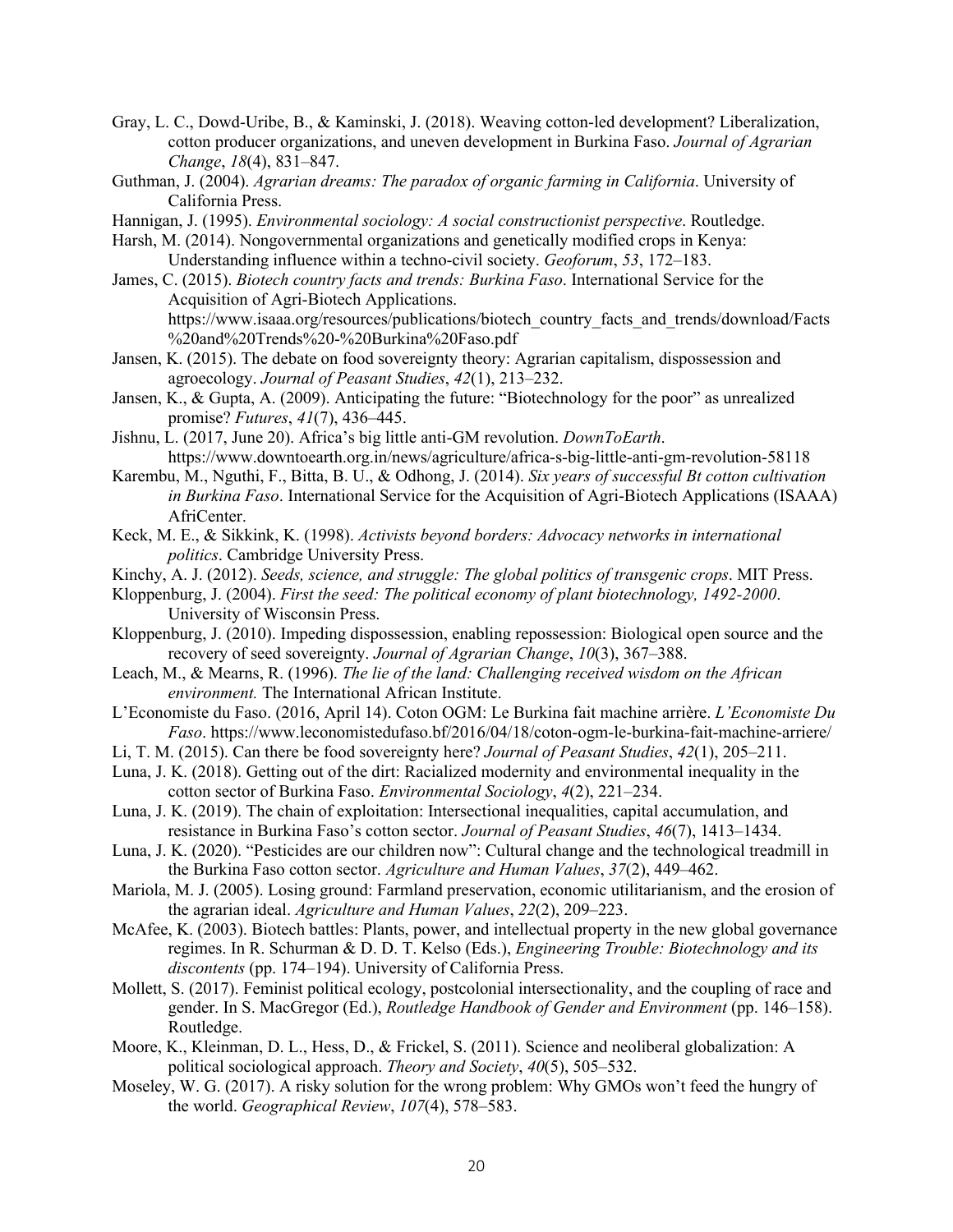- Moseley, W. G., Schnurr, M. A., & Bezner Kerr, R. (2017). *Africa's Green Revolution: Critical perspectives on new agricultural technologies and systems*. Routledge.
- Nanda, M. (2001). We are all hybrids now: The dangerous epistemology of post-colonial populism. *Journal of Peasant Studies*, *28*(2), 162–186.
- Neimark, B., Childs, J., Nightingale, A. J., Cavanagh, C. J., Sullivan, S., Benjaminsen, T. A., Batterbury, S., Koot, S., & Harcourt, W. (2019). Speaking power to "post-truth": Critical political ecology and the new authoritarianism. *Annals of the American Association of Geographers*, *109*(2), 613– 623.
- Ouoba, B. (2012, June 12). Economie rentabilité du coton OGM : La radio RFI crée le doute et la polémique. *L'Evènement*. http://www.burkinapmepmi.com/spip.php?article10049
- Oya, C. (2007). Stories of rural accumulation in Africa: Trajectories and transitions among rural capitalists in Senegal. *Journal of Agrarian Change*, *7*(4), 453–493.
- Oya, C. (2012). Contract farming in sub‐Saharan Africa: A survey of approaches, debates and issues. *Journal of Agrarian Change*, *12*(1), 1–33.
- Paarlberg, R. (2008). *Starved for science: How biotechnology is being kept out of Africa*. Harvard University Press.
- Patel, R. (2013). The long green revolution. *Journal of Peasant Studies*, *40*(1), 1–63.
- Pertry, I., Sanou, I. R. E., Speelman, S., & Ingelbrecht, I. (2016). The success story of Bt cotton in Burkina Faso: A role model for sustainable cotton production in other cotton-growing countries? In *Innovative farming and forestry across the emerging world: The role of genetically modified crops and trees* (pp. 81–93). International Industrial Biotechnology Network (IIBN).
- Piot, C. (1999). *Remotely global: Village modernity in West Africa*. University of Chicago Press.
- Potts, D. (2000). Environmental myths and narratives: Case studies from Zimbabwe. In P. Stott & S. Sullivan (Eds.), *Political Ecology: Science, Myth and Power* (pp. 45–65). Hodder Education Publishers.
- Razavi, S. (2009). Engendering the political economy of agrarian change. *Journal of Peasant Studies*, *36*(1), 197–226.
- Renaudin, C., Pelc, H., & Opois, J. (2012). Cotonnier génétiquement modifié: L'expérience d'une campagne agricole au Burkina Faso. *Cahiers Agricultures*, *21*(6), 387-394 (1).
- Rock, J. (2019). "We are not starving:" challenging genetically modified seeds and development in Ghana. *Culture, Agriculture, Food and Environment*, *41*(1), 15–23.
- Sanou, E. I., Gheysen, G., Koulibaly, B., Roelofs, C., & Speelman, S. (2018). Farmers' knowledge and opinions towards Bollgard II® implementation in cotton production in Western Burkina Faso. *New Biotechnology*, *42*, 33–41.
- Schnurr, M. A. (2012). Inventing Makhathini: Creating a prototype for the dissemination of genetically modified crops into Africa. *Geoforum*, *43*(4), 784–792.
- Schnurr, M. A. (2013). Biotechnology and bio-hegemony in Uganda: Unraveling the social relations underpinning the promotion of genetically modified crops into new African markets. *Journal of Peasant Studies*, *40*(4), 639–658.
- Schnurr, M. A. (2019). *Africa's gene revolution: Genetically modified crops and the future of African agriculture*. McGill-Queen's University Press.
- Schurman, R. (2017). Building an alliance for biotechnology in Africa. *Journal of Agrarian Change*, *17*(3), 441–458.
- Schurman, R., & Munro, W. A. (2010). *Fighting for the future of food: Activists versus agribusiness in the struggle over biotechnology*. University of Minnesota Press.
- Scoones, I. (2008). Mobilizing against GM crops in India, South Africa and Brazil. *Journal of Agrarian Change*, *8*(2‐3), 315–344.
- Slow Food. (2018, May 31). Burkina Faso is not a country of guinea pigs: Slow food fights against GMOs. *Slow Food International*. https://www.slowfood.com/press-release/burkina-faso-is-not-acountry-of-guinea-pigs-slow-food-fights-against-gmos/